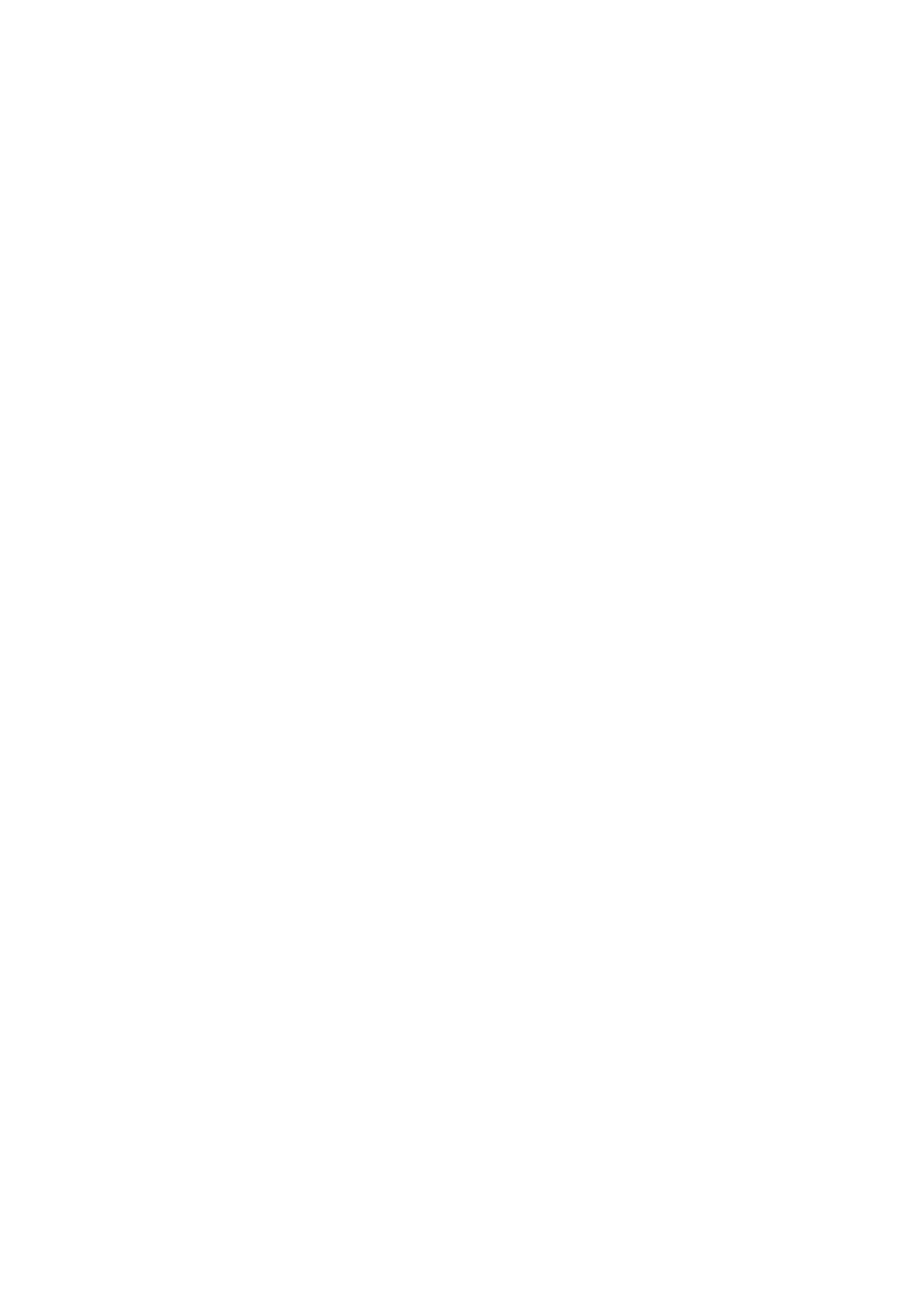## **Revision History**

Changes to the original manual are listed below:

| Version | Date           | Description of Version |
|---------|----------------|------------------------|
| 1.0     | June. 25, 2010 | Initial release        |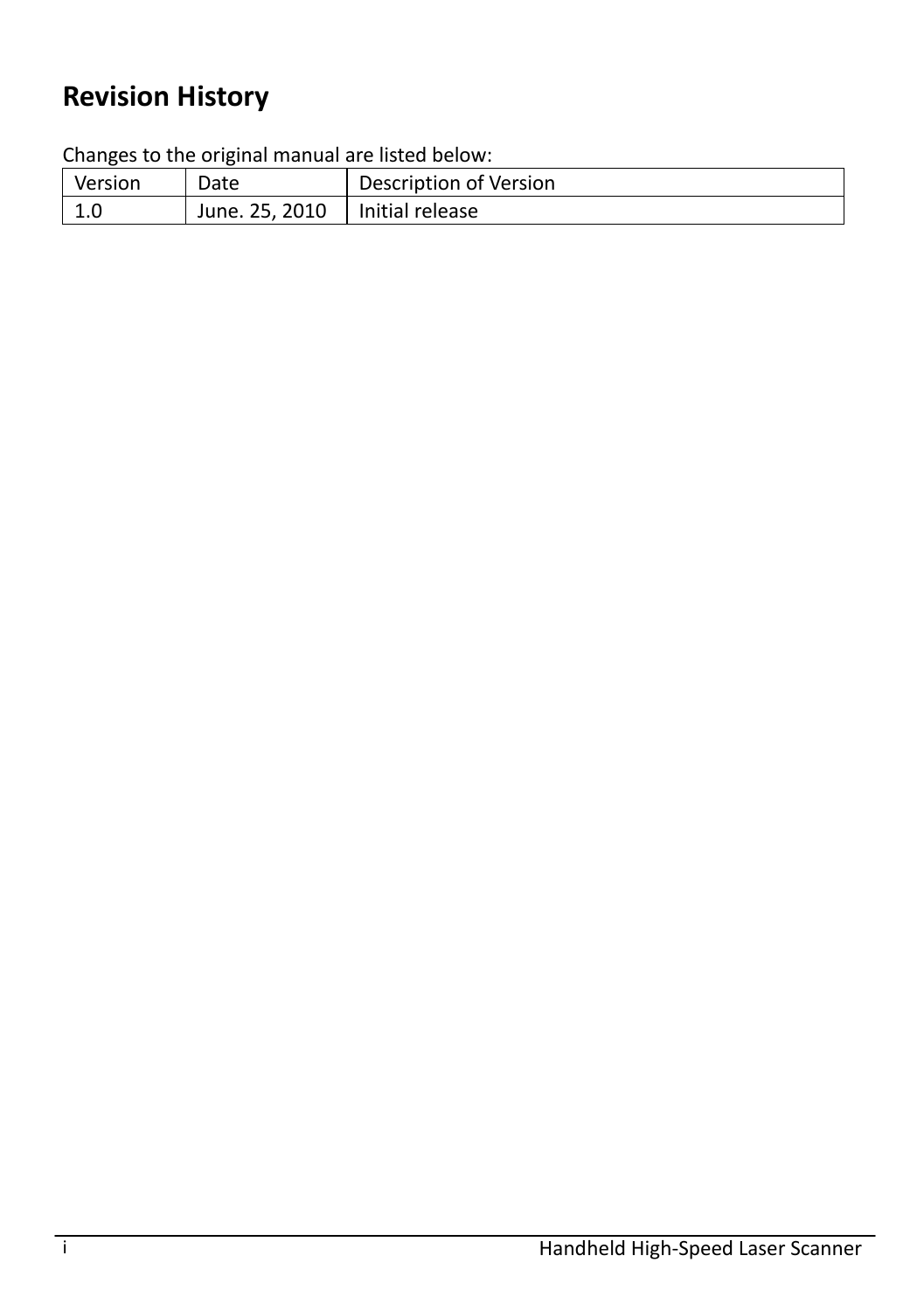# <span id="page-3-0"></span>**Important Notice**

No warranty of any kind is made in regard to this material, including, but not limited to, implied warranties of merchantability or fitness for any particular purpose. We are not liable for any errors contained herein nor for incidental or consequential damages in connection with furnishing, performance or use of this material. We shall be under no liability in respect of any defect arising from fair wear and tear, willful damage, negligence, abnormal working conditions, failure to follow the instructions and warnings, or misuse or alteration or repair of the products without written approval. No part of this document may be reproduced, transmitted, stored in a retrieval system, transcribed, or translated into any human or computer or other language in any form or by any means electronic, mechanical, magnetic, optical, chemical, biological, manual or otherwise, except for brief passages which may be quoted for purposes of scholastic or literary review, without express written consent and authorization. We reserve the right to make changes in product design without reservation and without notification. The material in this guide is for information only and is subject to change without notice. All trademarks mentioned herein, registered or otherwise, are the properties of their various, ill, assorted owners.

## **General Handling Precautions**

Do not dispose the scanner in fire.

Do not put the scanner directly in the sun or by any heat source.

Do not use or store the scanner in a very humid place.

Do not drop the scanner or allow it to collide violently with other objects.

Do not take the scanner apart without authorization

### **Guidance for Printing**

This manual is in A5 size. Please double check your printer setting before printing it out. When the barcodes are to be printed out for programming, the use of a high-resolution laser printer is strongly suggested for the best scan result.

Copyright © 2010. All rights reserved.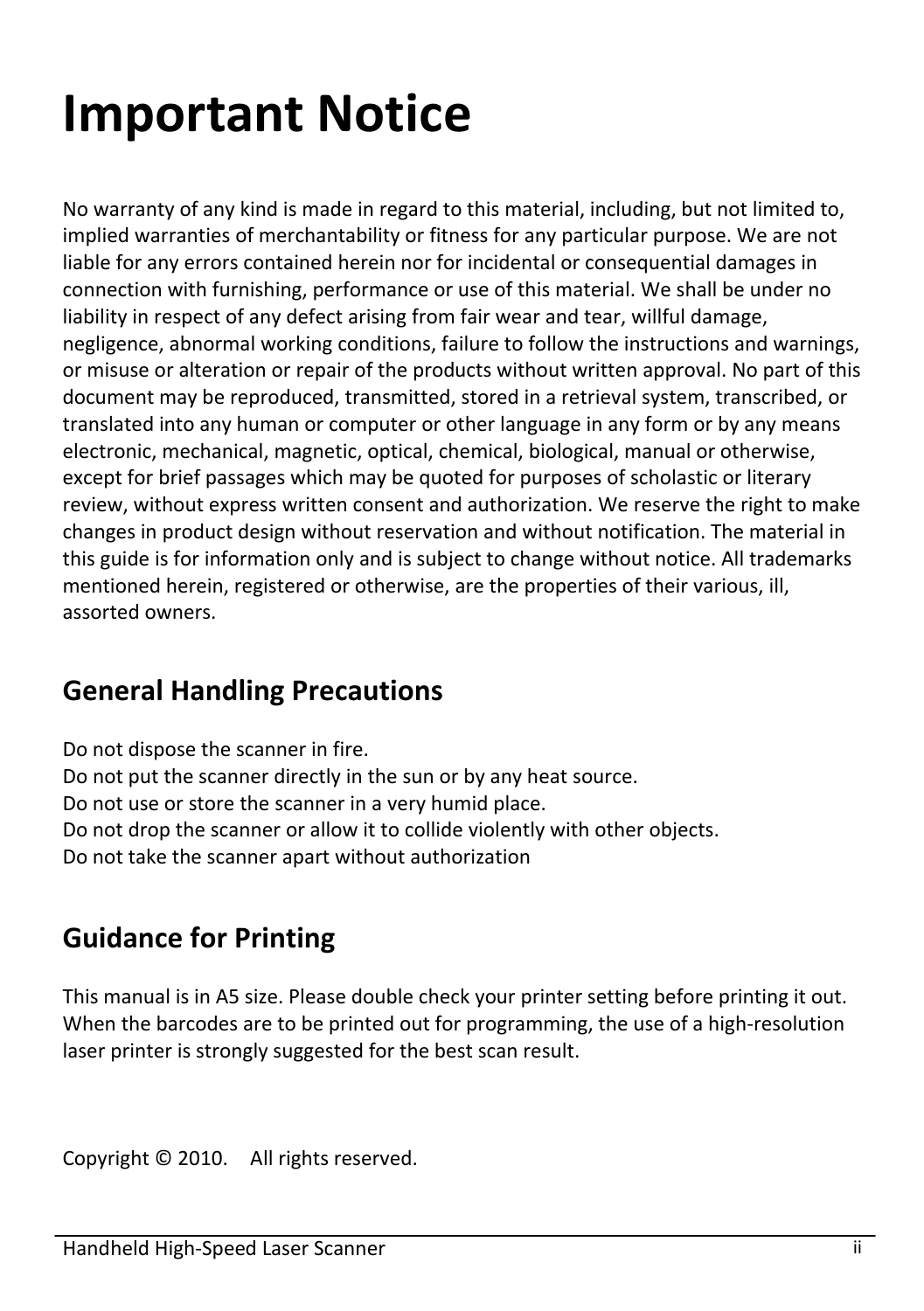## **Laser Safety**

This equipment generates, uses, and can radiate radio frequency energy. If not installed and used in accordance with the instructions in this manual, it may cause interference to radio communications. The equipment has been tested and found to comply with the limits for a Class A computing device pursuant to EN55022 and 47 CFR, Part 2 and Part 15 of FCC Rules. These specifications are designed to provide reasonable protection against interference when operated in a commercial environment.

**Radiant Energy**: The laser scanner uses one low-power visible laser diodes operating at 650nm in an opto-mechanical scanner resulting in less than 3.9μW radiated power as observed through a 7mm aperture and averaged over 10 seconds. Do not attempt to remove the protective housing of the scanner, as unscanned laser light with a peak output up to 0.8mW would be accessible inside.

**Laser Light Viewing**: The scan window is the only aperture through which laser light may be observed from this product. A failure of the scanner engine, while the laser diode continues to emit a laser beam, may cause emission levels to exceed those for safe operation. The scanner has safeguards to prevent this occurrence. If, however, a stationary laser beam is emitted, the failing scanner should be disconnected from its power source immediately.

**Adjustments**: Do not attempt any adjustments or alteration of this product. Do not remove the protective housing of the scanner. There are no user-serviceable parts inside.

**Optical**: The use of optical instruments with this product will increase the eye hazard. Optical instruments include binoculars, magnifying glasses, and microscopes but do not include normal eye glasses worn by the user.

**CAUTION**: Use of controls or adjustments or performance of procedures other than those specified herein may result in hazardous radiation exposure.

### **For CE-Countries**

This scanner is in conformity with CE standards. Please note that an approved, CE-marked power supply unit should be used in order to maintain CE conformance.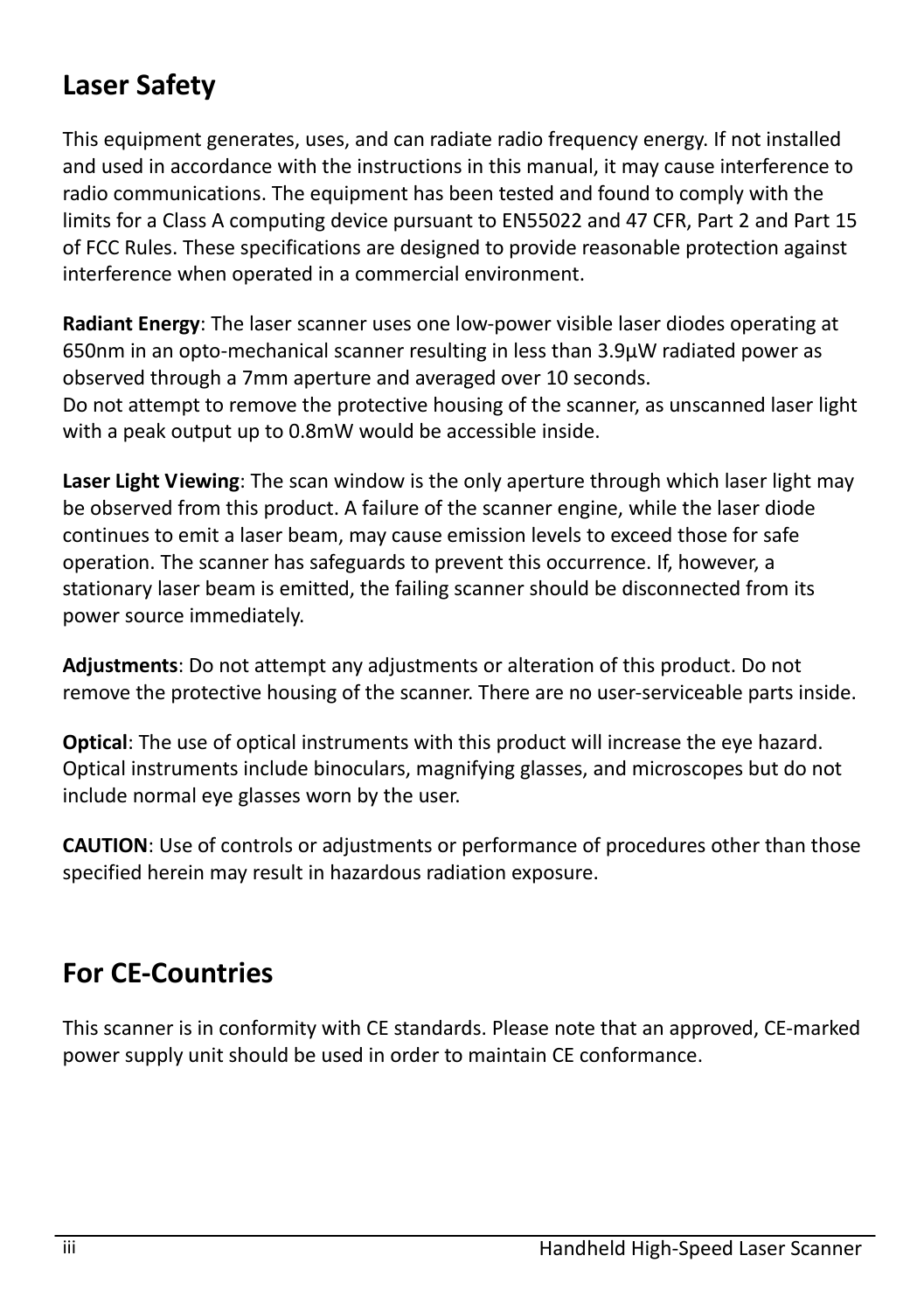## **Table of Contents**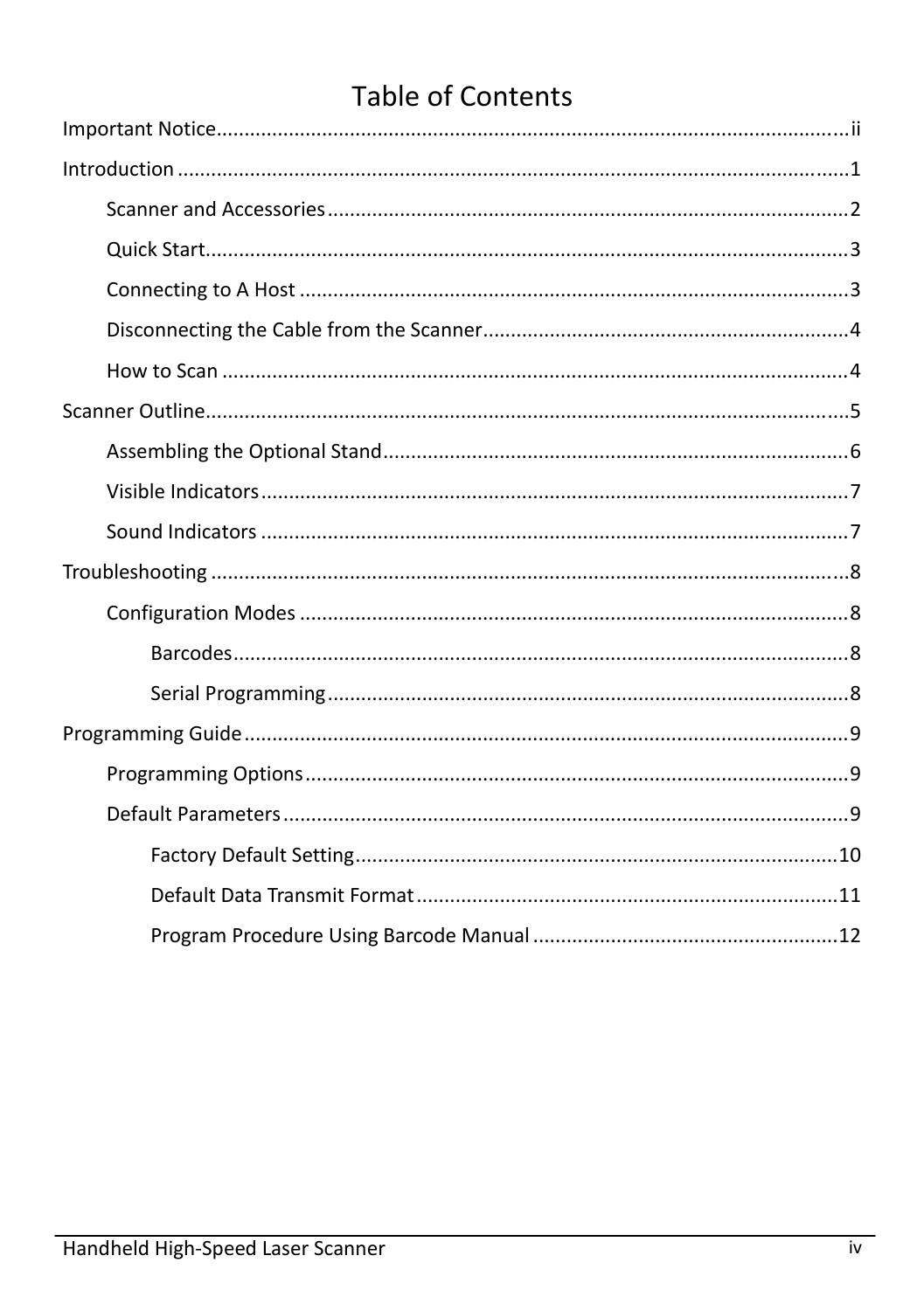# <span id="page-6-0"></span>**Introduction**

With an impressive scanning speed, this scanner is a high-speed single line laser handheld scanner that brings about the most effective scanning capability any handheld scanner offers. Guaranteed to bring in efficiency for any retail, office or warehouse environment, it is also enhanced through the built-in Z- SCAN Plus decoding technology. This one of a kind technology provides real-time scanning and hardware decoding capability that ensures an unbeatable first read success rate.

Ergonomically designed, this slender and lightweight handheld scanner is ruggedly encased; it comes with a standard stand with small footprint to save counter space. It is available in two different scan engines to choose from; either scanners pledge highreliability and superior performance. It automatically reads and interprets the world's most popular 1D barcodes. Its durable trigger switch is sturdy enough to withstand heavy usage. The LED display and beeper are programmable to cater to the users' own preference. Equipped with multi-interface communication, the scanner has an outstanding scanning performance that promises to help you achieve boundless possibilities.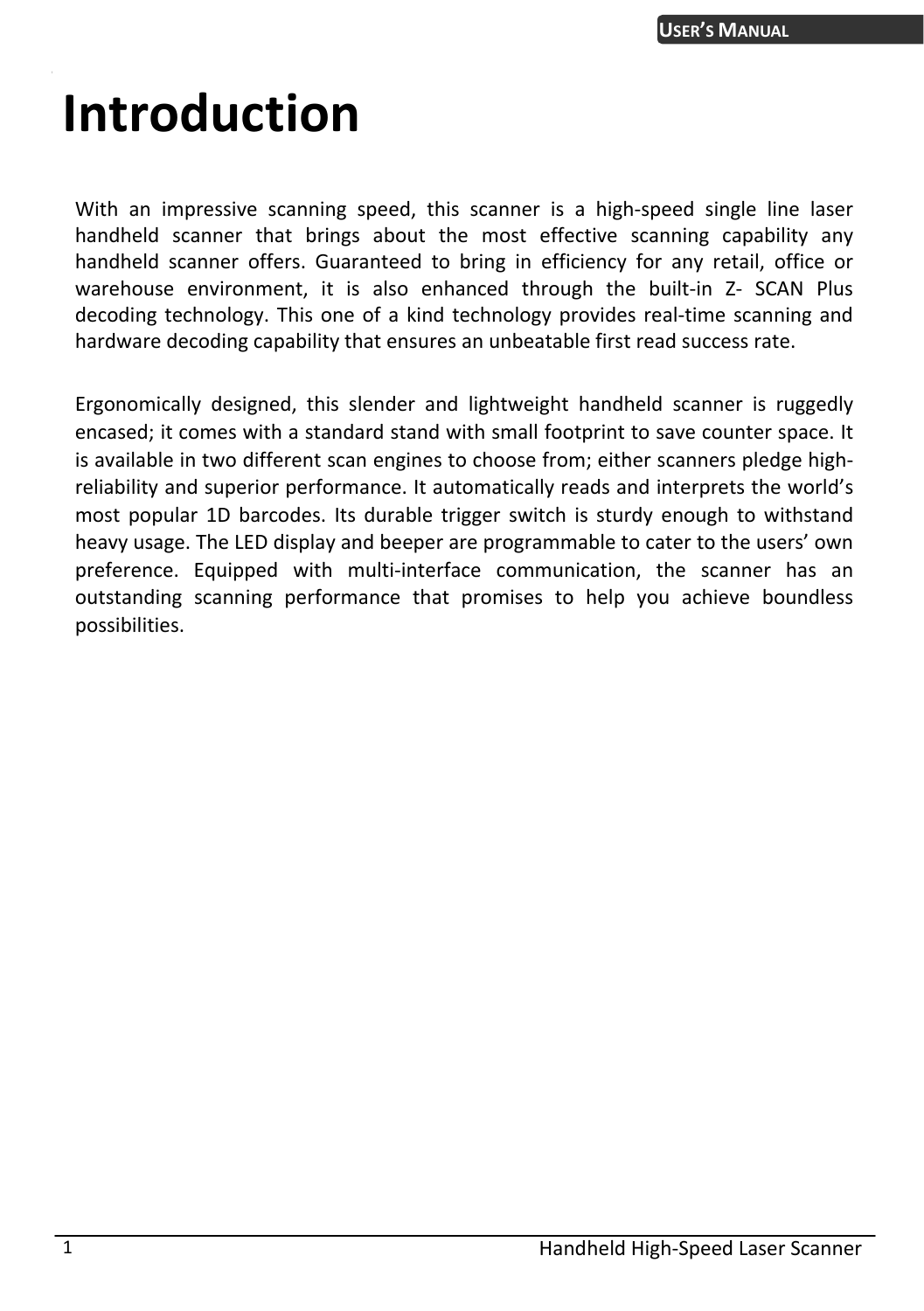## <span id="page-7-0"></span>**Scanner and Accessories**

The high-speed single line laser handheld scanner package contains:





If any contents are damaged or missing, please contact your dealer immediately.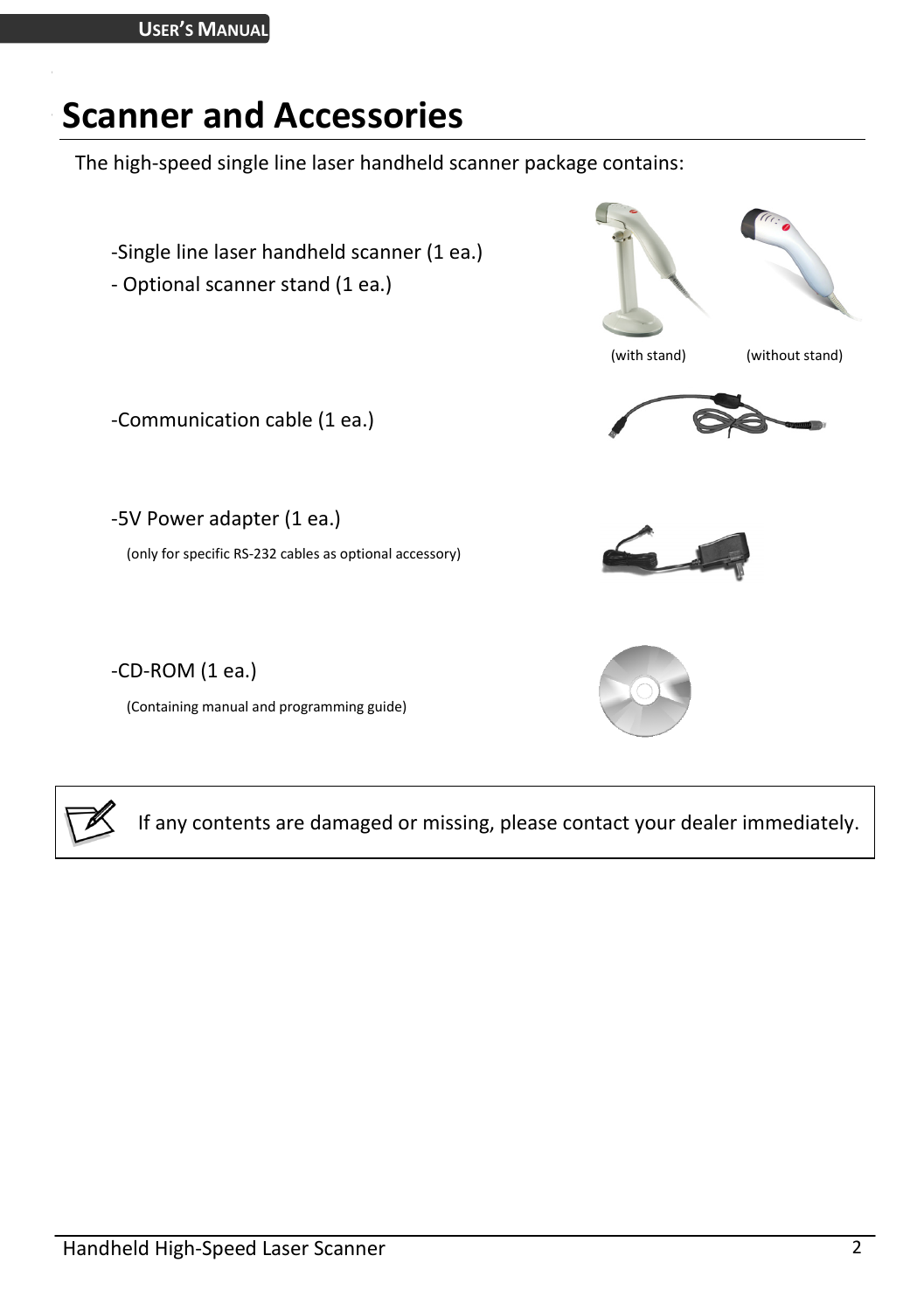# <span id="page-8-0"></span>**Quick Start**

- 1. Connect the 10-pin RJ45 male connector into the jack on the scanner. When the connection is made, a "click" would be heard. If the scanner is powered directly from the Host supply, skip to step 4.
- 2. Connect the L-shaped plug of the power supply into the power jack on the cable.
- 3. Connect the power supply into an AC outlet. Double check that the AC input requirement of the power supply matches the AC outlet.
- 4. Connect the communication cable to the host (refer to your host manual to locate the correct port.)
- 5. Turn on the host system.
- 6. Once the scanner is properly installed, the red, green, and blue LED would turn on.

## <span id="page-8-1"></span>**Connecting to A Host**

- 1. Turn off the host system.
- 2. Connect the 10-pin RJ45 male connector into the jack on the scanner. When the connection is made, a "click" would be heard. If the scanner is powered directly from the host supply, skip to step 5.
- 3. If necessary, plug the L-shaped plug of the power supply into the power jack on the cable.
- 4. Connect the power supply into an AC outlet. (Double check that the AC input requirement of the power supply matches the AC outlet.)
- 5. Connect the cable to the proper port on the host system.
- 6. Turn on the host system.
- 7. If the scanner is properly installed, the red, green, blue LED will turn on once and 3 power-up beeps will be heard.
- 8. Set the scanner to communicate with your particular POS terminal by scanning the appropriate barcodes. The programming procedure varies on different terminals. Please refer to chapter 13 for more information.
- 9. Verify that the scanner is successfully reading barcodes and transmitting correct information to the terminal.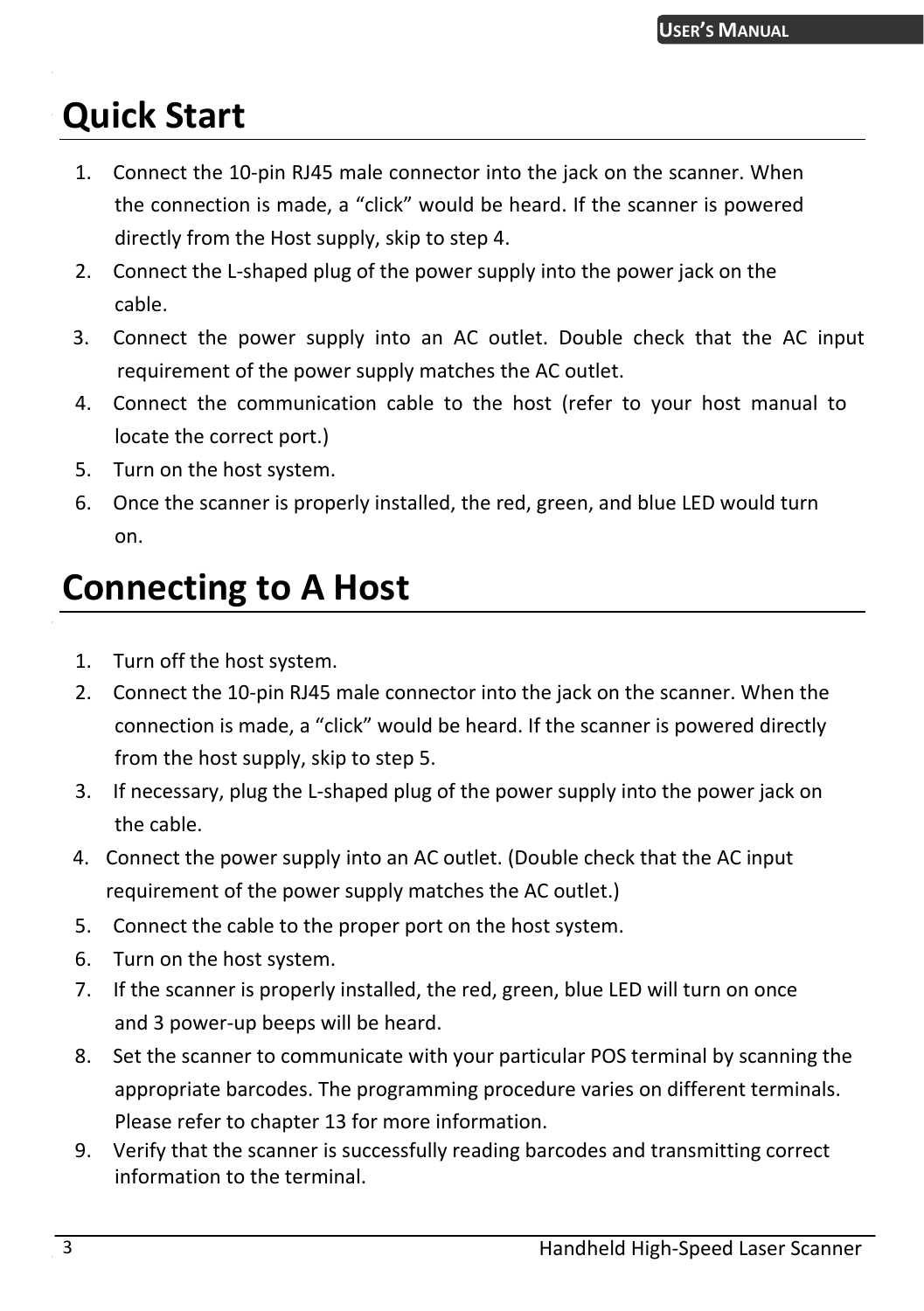## <span id="page-9-0"></span>**Disconnecting the Cable from the Scanner**

Prior to removing the cable from the scanner, it is highly advised to turn off the power of the host system and disconnect the power supply from the cable.

1. Locate the small hole at the bottom of the scanner.



- 2. Use a metallic pin and insert into the hole.
- 3. Gently pull the strain-relief of the cable once a faint "click" is heard.

## <span id="page-9-1"></span>**How to Scan**

The scanner can be operated in two different modes: "Handheld Mode" and "Stand Mode." The following explains how these can be achieved.

- 6.1 Scanning in Handheld Mode
	- 1. When the scanner is removed from the stand, the Handheld Mode is automatically activated.
	- 2. Press the trigger and aim at the barcode.
	- 3. When decoding is successful, the scanner beeps and the LED indicate blue/green.
- 6.2 Scanning in Stand Mode
	- 1. The blue LED would blink when the scanner is placed on the optional presentation stand. This indicates that the Stand Mode is activated.
	- 2. Present a barcode in the scan field.
	- 3. The barcode would be automatically decoded and transmitted.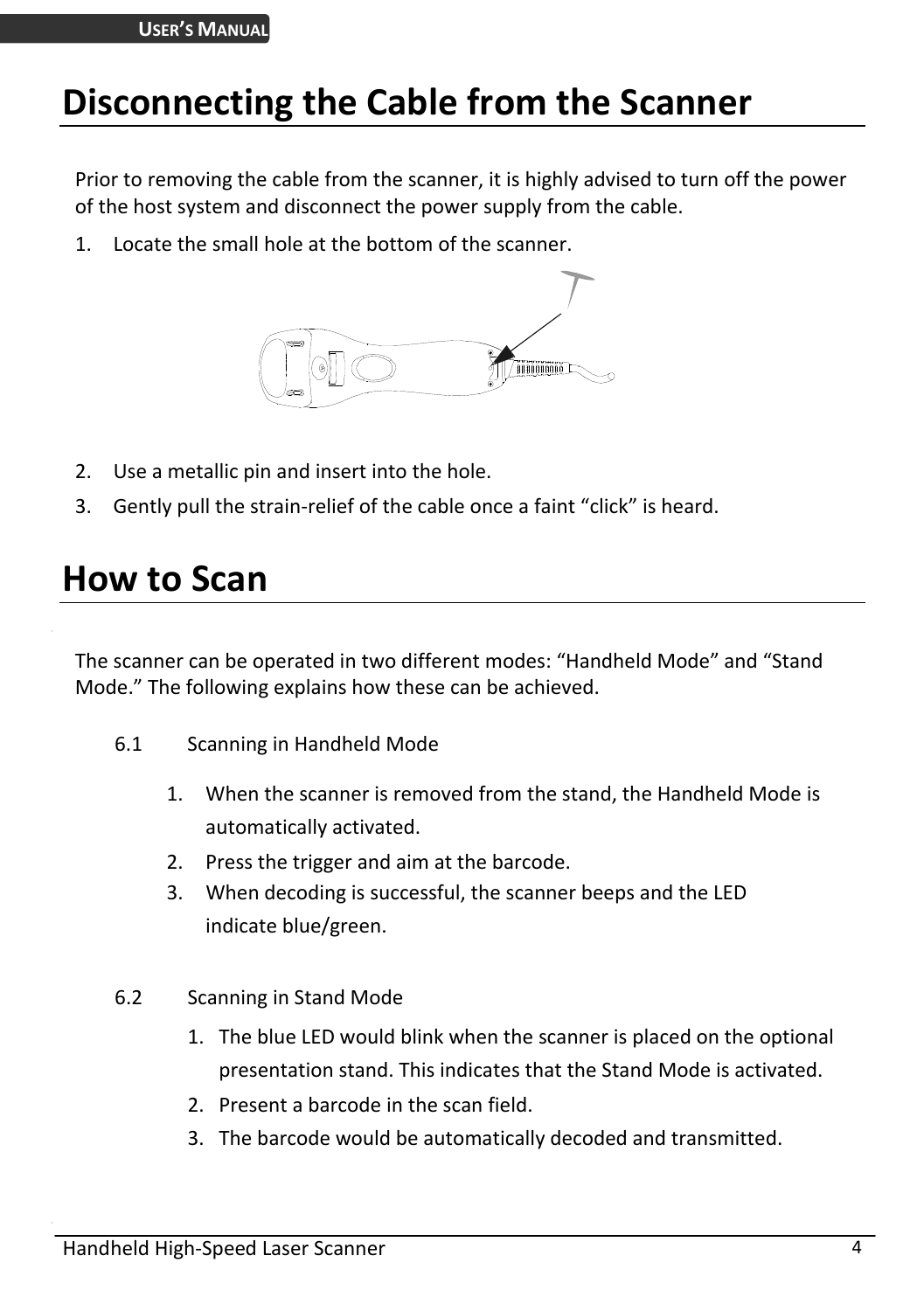# <span id="page-10-0"></span>**Scanner Outline**

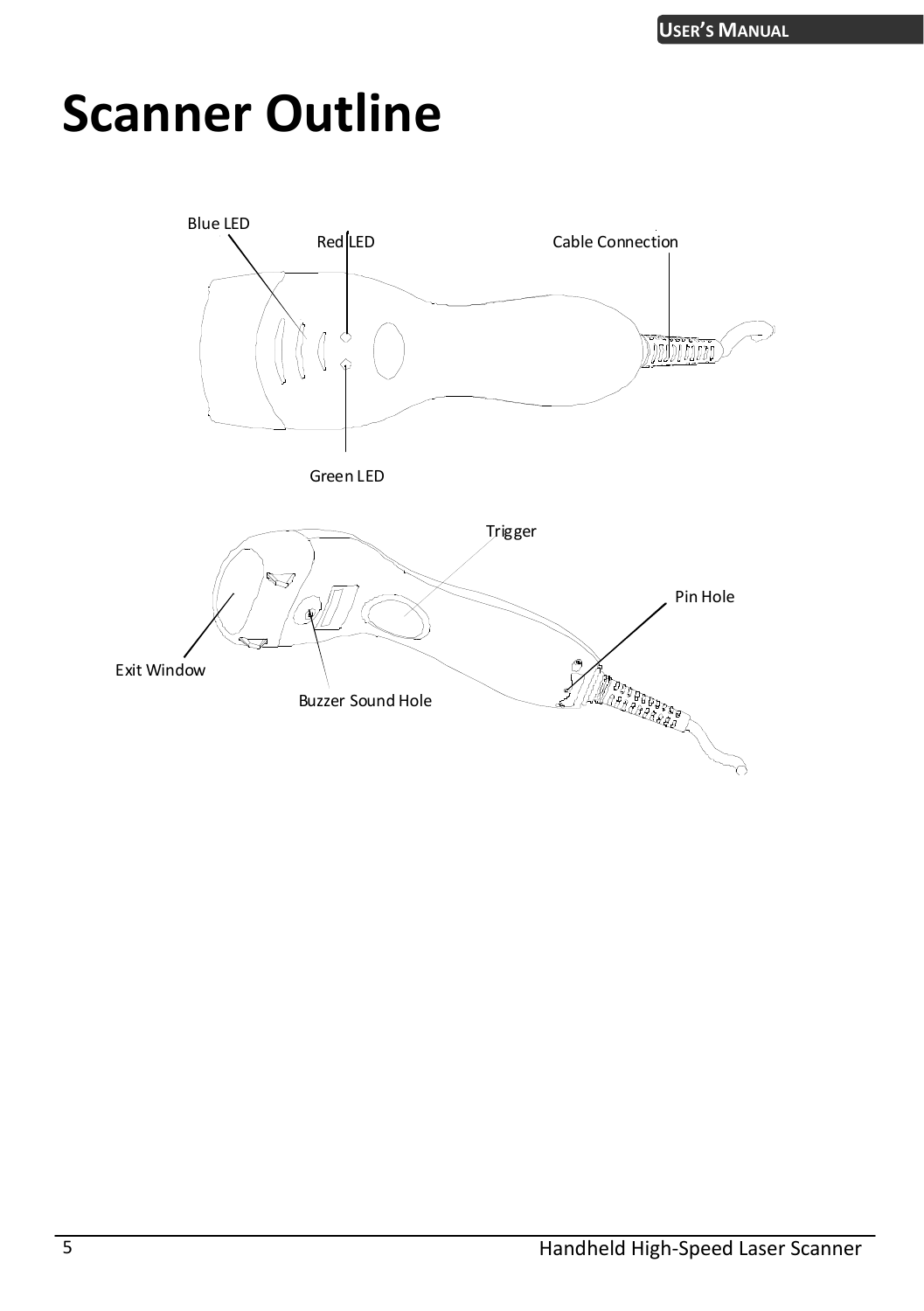# <span id="page-11-0"></span>**Assembling the Optional Stand**

The optional self-supporting stand is to facilitate the usage of your scanner. It moves freely and can be placed anywhere on countertops. It can be tilted to a maximum of 60 degrees.



To attach the scanner to the optional stand, hook the scanner on the two holes located at the front of the stand.

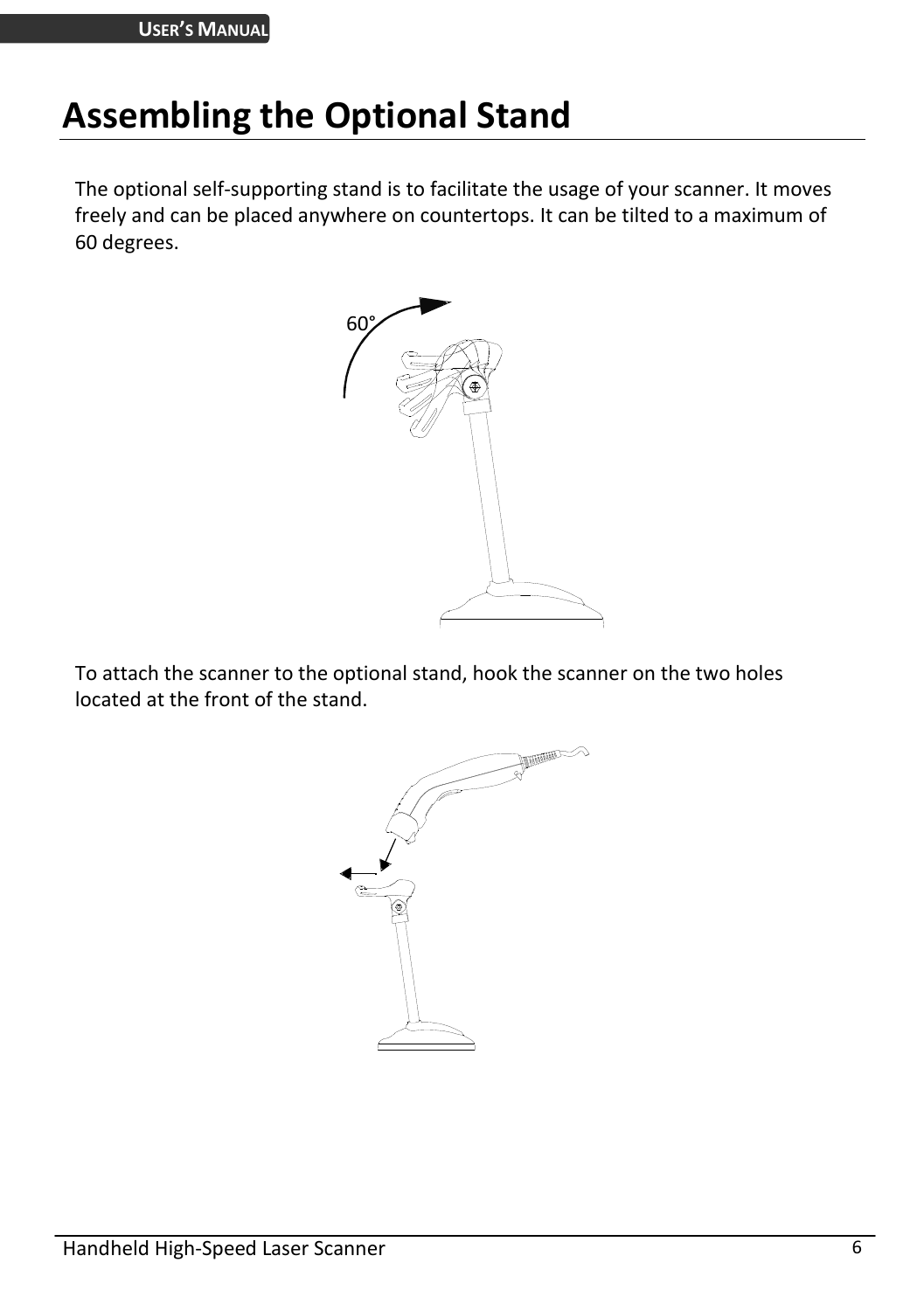# <span id="page-12-0"></span>**Visible Indicators**

There are three (blue) LED indicator bars and two (green/red) LED indicators on top of the scanner. These indicate the operational status of the scanner.

| <b>LED Status</b>                    | <b>LED Indication</b>                                                                                                                                                                              |
|--------------------------------------|----------------------------------------------------------------------------------------------------------------------------------------------------------------------------------------------------|
|                                      | *The scanner is not powered.                                                                                                                                                                       |
| Blue, red, and green<br>LEDs are off | * When the scanner is in stand-by mode, the trigger button is enabled.<br>Present a barcode to the scanner and the red LED wiould turn on when the<br>laser is turned on.                          |
| Steady blue, red, and<br>green       | The scanner is in Bootload Mode (firmware upgrade status)                                                                                                                                          |
| Steady red                           | When the laser is active, the red LED is on. The red LED wiould remain on until<br>the laser is deactivated.                                                                                       |
| Single green and blue<br>flash       | A barcode has been successfully decoded.                                                                                                                                                           |
| Steady green                         | * A barcode has been successfully decoded, but the object is not removed<br>from the scan window.<br>* The scanner is in programming mode.                                                         |
| Steady red/green                     | This indicates the scanner has a motor or laser failure. A beep is heard when a<br>motor failure occurs. Return the unit for repair.                                                               |
| Constant blue flashes                | While the scanner is on the stand, the laser will turn on (along with the red<br>LED) when a barcode is presented in the scan field. The barcode will be<br>automatically decoded and transmitted. |
| Alternate red and<br>green flashes   | The scanner detects a power failure. Please check whether the power is<br>properly connected.                                                                                                      |

## <span id="page-12-1"></span>**Sound Indicators**

When the scanner is in operation, it provides audible feedback. The beeps indicate the status of the scanner.

| <b>Beep</b>               | <b>Indication</b>                                                                                |
|---------------------------|--------------------------------------------------------------------------------------------------|
| One beep                  | A barcode has been successfully decoded.                                                         |
| Three consequent<br>beeps | *The scanner has passed the self-test and is operating properly.<br>* The scanner is powered up. |
| Two consequent beep       | This indicates that the scanner is in programming mode.                                          |
| Continuous beep tone      | This is a failure indication. Return the unit for repair.                                        |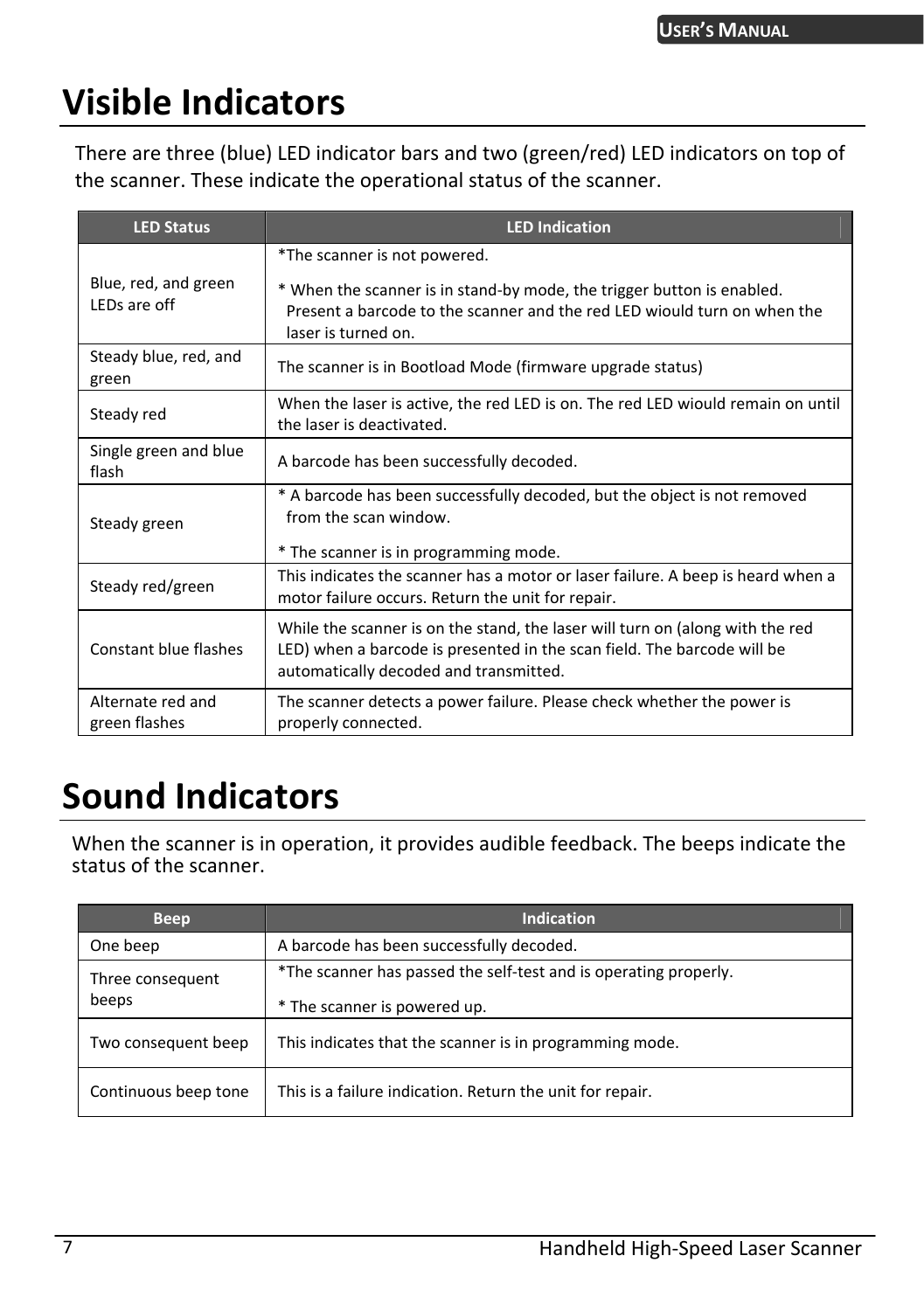# <span id="page-13-0"></span>**Troubleshooting**

| Problem                                                                            | <b>Possible Cause</b>                                                                   | Solution                                                                                 |
|------------------------------------------------------------------------------------|-----------------------------------------------------------------------------------------|------------------------------------------------------------------------------------------|
| The scanner has no<br>reaction; no LED, beeps, or<br>laser                         | The power is not ON                                                                     | Refer to the "Quick Start" section<br>of the manual                                      |
| The scanner is functioning                                                         | *The symbology of the barcode<br>might be disabled.<br>*The number of characters of the | *Enable the barcode type from the<br>programming guide.                                  |
| but is not decoding.                                                               | barcode label does not match the<br>initial setting.                                    | *Adjust the label length setting of<br>the barcode type.                                 |
| When using the KBW<br>interface, the data<br>transmission is slower than<br>usual. | The system is not compatible with<br>the international ALT method.                      | Under properties, select the<br>language property that is suitable<br>for your keyboard. |
| A barcode is read but not<br>accepted by the host<br>device.                       | Either a wrong interface is selected<br>or the interface is incorrectly set.            | Check the interface cable used and<br>its settings.                                      |
| Alternating red and green<br>flashes                                               | There is a power failure in this<br>scanner.                                            | Please check and see if the power is<br>properly connected.                              |
| Steady red/green LED                                                               | There is a laser failure in the<br>scanner.                                             | Immediately power off the scanner<br>and return the unit for repair.                     |
| Characters are being<br>dropped.                                                   | The delay time in the inter-<br>character needs to be increased.                        | Adjust the character delay time.                                                         |

# <span id="page-13-1"></span>**Configuration Modes**

This scanner has two programming modes.

### <span id="page-13-2"></span>**Barcodes**

This scanner can be configured by scanning the barcodes located in the below "Programming Guide" section. Please refer to this guide for instructions.

### <span id="page-13-3"></span>**Serial Programming**

This mode gives end-users the ability to send a series of commands using the serial port of the host system. For more information, please contact your dealer.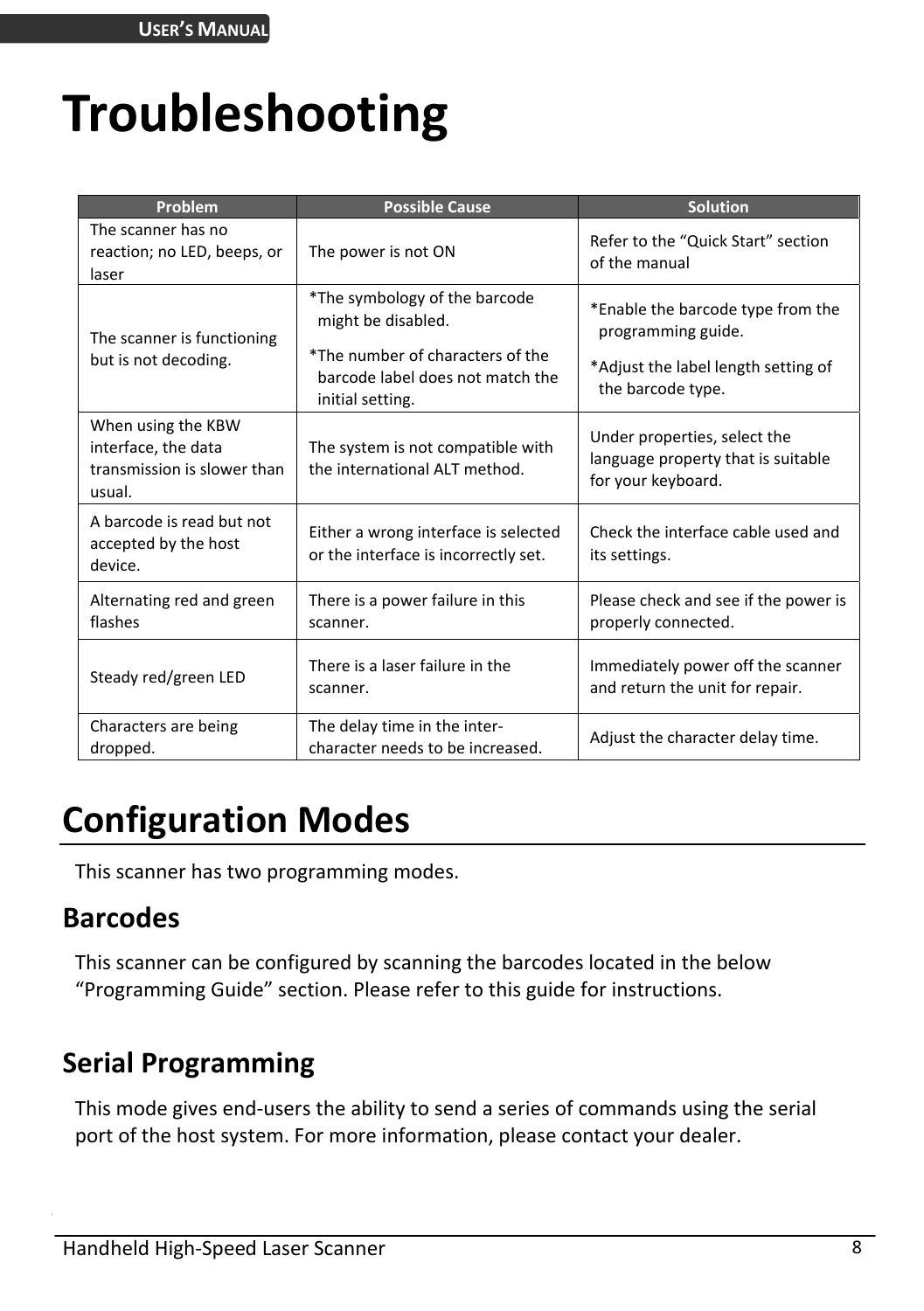# <span id="page-14-0"></span>**Programming Guide**

Scanning a series of programming barcode labels can configure the series scanners. This allows decoding options and interface protocols to be tailored to a specific application. The configuration is stored in non-volatile memory and will not be lost by removing power from the scanner.

The scanner must be properly powered before programming. For RS-232C type scanners, an external power adapter must be used to supply DC power to the scanner. If a keyboard emulation type scanner is used with an IBM PC/XT/ AT, PS/2 or any fully compatible computers, power will be drawn from the key- board port. No external power adapter is required. If keyboard emulation type scanner is used with any other non IBM PC compatible computers, an external power adapter may be needed.

During the programming mode, the laser scanner will acknowledge a good and valid reading with a short beep. It will give long beeps for either an invalid or bad reading.

# <span id="page-14-1"></span>**Programming Options**

Programmable options are divided into four groups. The first group includes the options that show the general behavior of the laser scanner. The second group governs the operation of RS-232C type serial ports. The third group selects the keyboard type that the keyboard emulation type will be emulated. The last group sets the decoding parameters for each barcode symbology.

## <span id="page-14-2"></span>**Default Parameters**

This table gives the default settings of all the programmable parameters. The default settings will be restored whenever the laser scanner is in programming mode and the "Reset" programming label is scanned.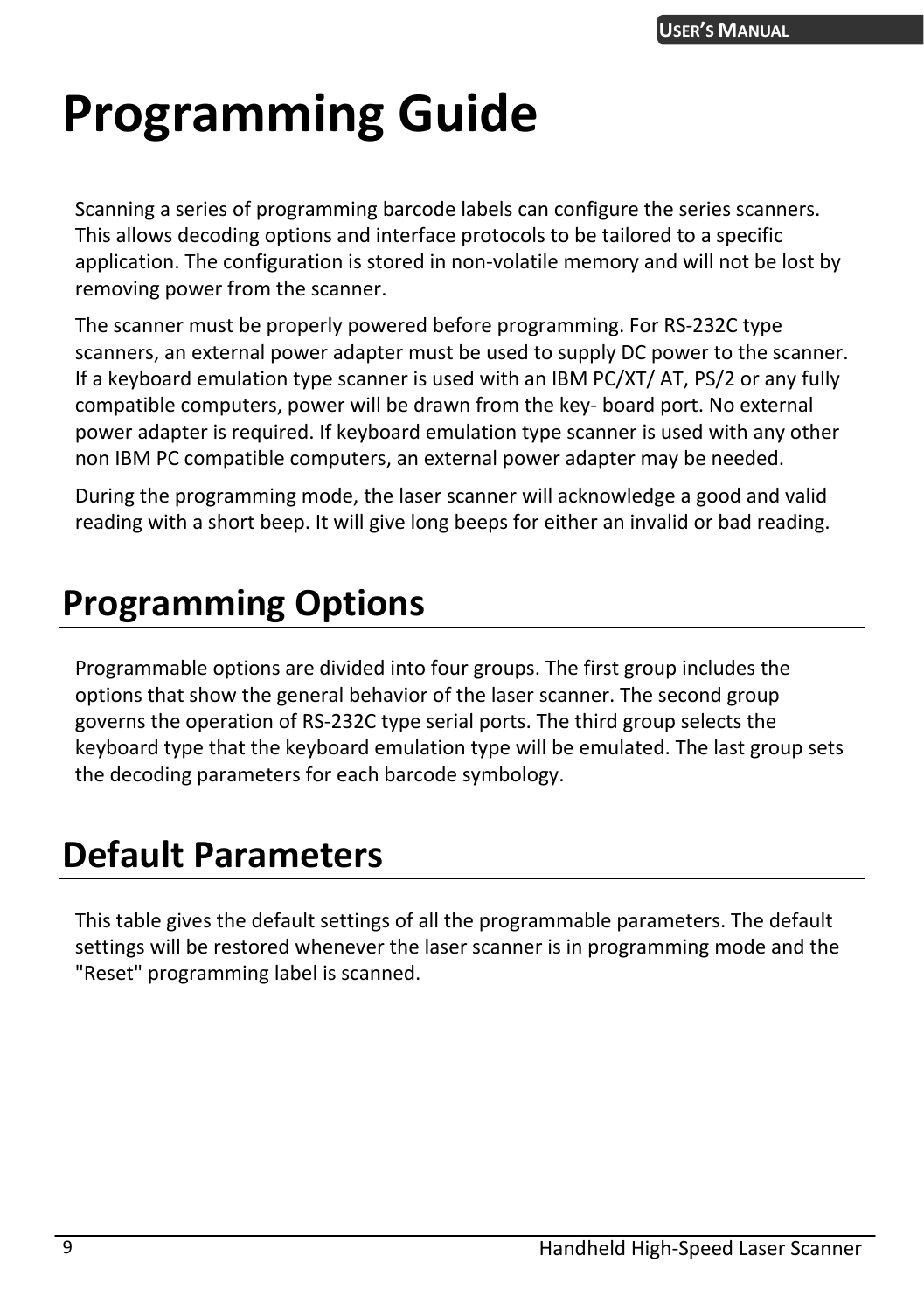## <span id="page-15-0"></span>**Factory Default Setting**

| <b>Scanner Timing</b>               | <b>Default</b>       |
|-------------------------------------|----------------------|
| Same code delay                     | 500msec              |
| <b>RS-232 communication</b>         | <b>Default</b>       |
| Baud rate                           | 9600                 |
| Parity                              | none                 |
| Data Bits                           | 8                    |
| Stop Bit                            | $\mathbf{1}$         |
| RTS/CTS                             | off                  |
| Terminator                          | <cr><lf></lf></cr>   |
| <b>Keyboard Wedge Communication</b> | <b>Default</b>       |
| <b>Terminal Type</b>                | PC/AT                |
| Keyboard                            | US keyboard          |
| Terminator                          | Enter(Alpha numeric) |
| <b>USB Communication</b>            | <b>Default</b>       |
| Terminator type                     | Enter                |
| Code mode                           | Scan code            |
| Keyboard                            | US keyboard          |
| <b>Wand Emulation</b>               | <b>Default</b>       |
| Wand emulation speed                | Normal               |
| Data output                         | Black=high           |
| <b>Decoder Selection</b>            | <b>Default</b>       |
| EAN/UPC                             | Enable               |
| CODE 39                             | Enable               |
| Code 32                             | <b>Disable</b>       |
| <b>CODABAR</b>                      | <b>Disable</b>       |
| ITF 2 OF 5                          | Enable               |
| <b>MSI</b>                          | <b>Disable</b>       |
| Chinese post code                   | Disable              |
| Code 93                             | Enable               |
| Code 128                            | Enable               |
| <b>EAN-128</b>                      | Disable              |
| <b>Beeper sound</b>                 | <b>Default</b>       |
| Frequency                           | Medium               |
| Duration                            | 100msec              |
| Led/Beep before transmission        | On                   |
| <b>Operating parameter</b>          | <b>Default</b>       |
| Trigger mode (handheld mode)        | Enable               |
| Stand mode                          | Enable               |
| Header and trailer                  | None                 |
| Inter message delay                 | None                 |
| Inter character delay               | None                 |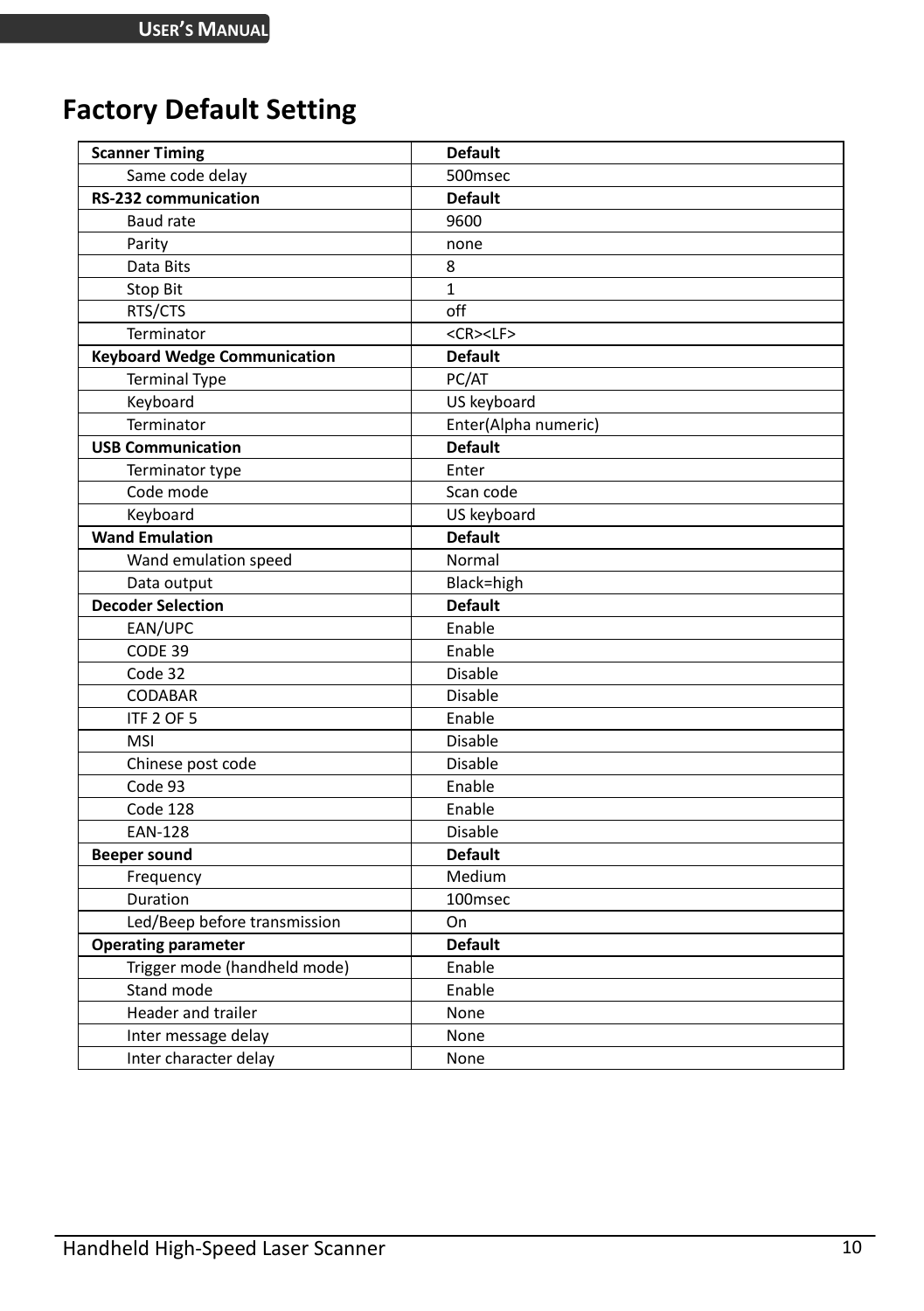#### Factory Default Setting (Continued)

| <b>Code Identifiers</b>             | <b>Default</b> |
|-------------------------------------|----------------|
| Identifier code as factory standard | <b>Disable</b> |
| Identifier code as AIM standard     | Disable        |
| Code 39 identifier code             | м              |
| ITF 2 of 5 identifier code          |                |
| Chinese post code identifier code   | н              |
| UPC-A identifier code               | Α              |
| UPC-E identifier code               | E              |
| EAN-13 identifier code              |                |
| EAN-8 identifier code               | FF             |
| Codabar identifier code             | N              |
| Code 128 identifier code            | ĸ              |
| Code 93 identifier code             |                |
| MSI identifier code                 | P              |

## <span id="page-16-0"></span>**Default Data Transmit Format**

| Code                     | <b>Message Format</b>                      |
|--------------------------|--------------------------------------------|
| <b>EAN-13</b>            | D1 D2 D3 D4 D5 D6 D7 D8 D9 D10 D11 D12 D13 |
| EAN-8                    | D1 D2 D3 D4 D5 D6 D7 D8                    |
| <b>UPCA</b>              | D1 D2 D3 D4 D5 D6 D7 D8 D9 D10 D11 D12     |
| <b>UPCE</b>              | D1 D2 D3 D4 D5 D6 D7 D8                    |
| Code 128                 | (default $3^{\sim}62$ )<br>D1-Dx           |
| <b>EAN128</b>            | C1 D1-Dx (default 3~62)                    |
| Code 39                  | (default 3~62)<br>$D1-Dx$                  |
| Codebar                  | (default 6~32)<br>$D1-Dx$                  |
| Interleaved 2/5          | (default 6~32)<br>$D1-Dx$                  |
| <b>Chinese Post Code</b> | (default 8~32)<br>$D1-Dx$                  |
| Code 93                  | (default 3~32)<br>$D1-Dx$                  |
| <b>MSI</b>               | (default 6~32)<br>$D1-Dx$                  |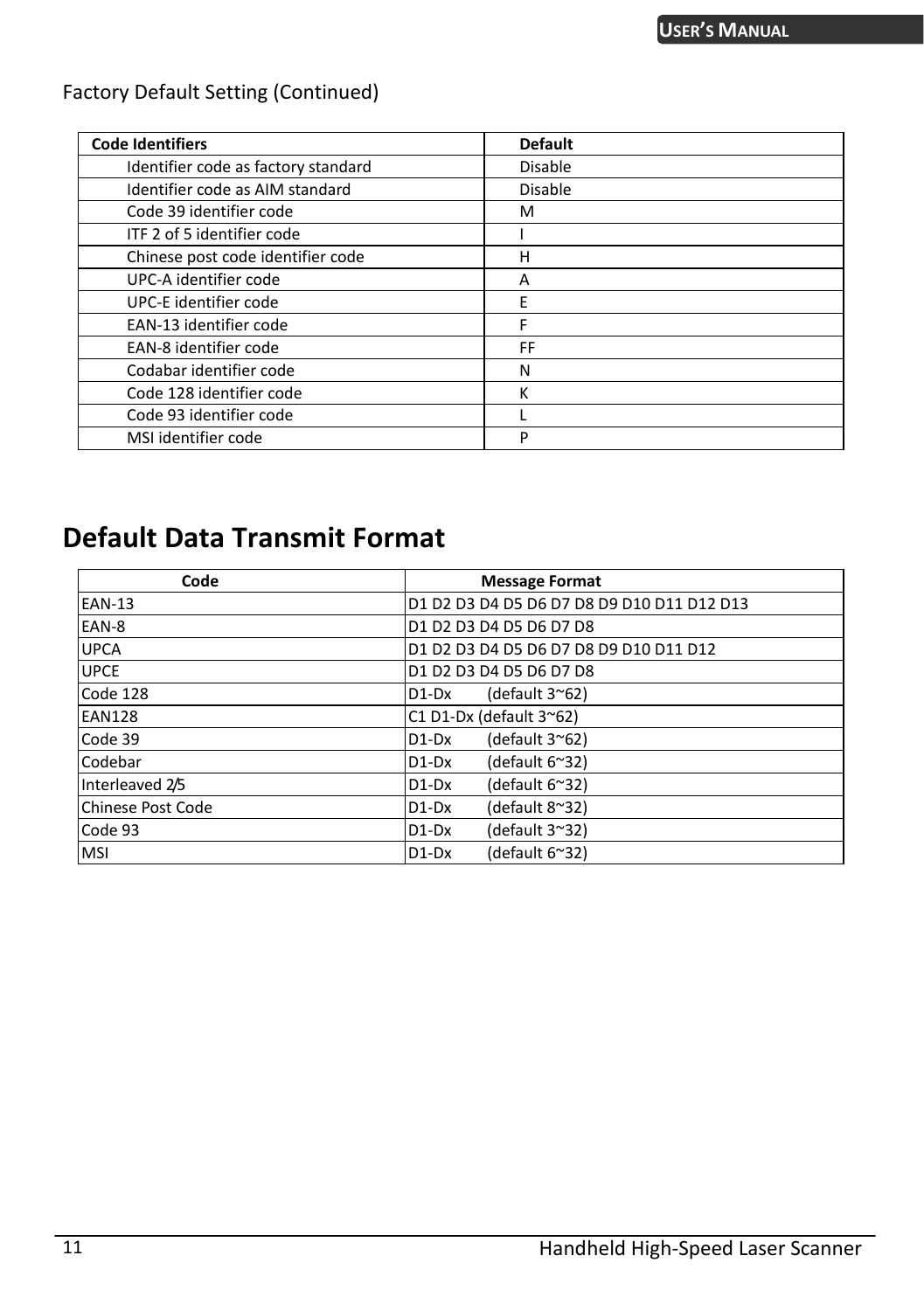### <span id="page-17-0"></span>**Program Procedure Using Barcode Manual**

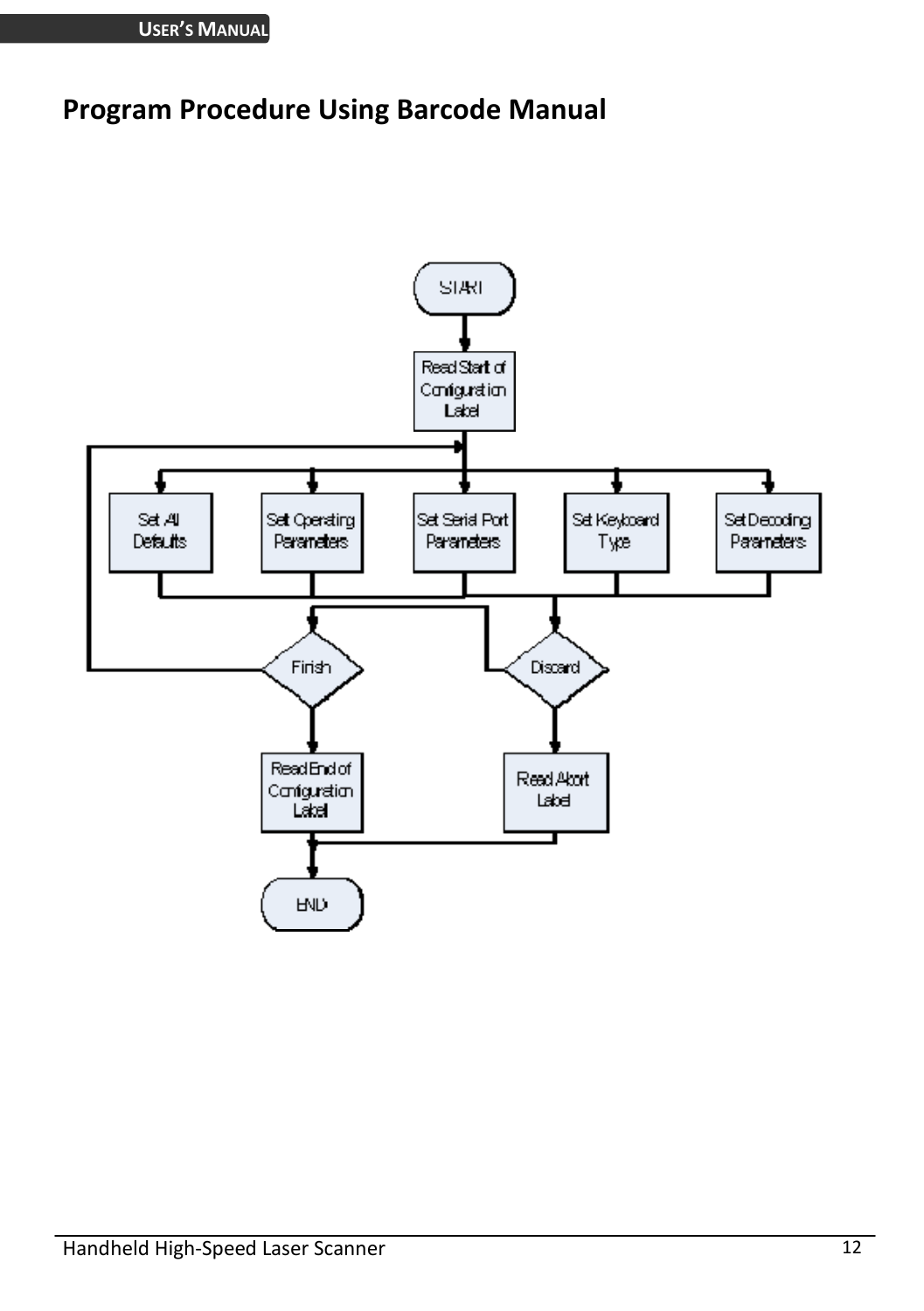#### Parameter setting



Default values are highlighted in gray background.



Start Of Configuration

Reset (return to factory default)

Display firmware version

Return to customer default

Save as customer default

Return to USB default

Return to RS232 default

#### **System Function Setting**







**THE REAL PROPERTY OF A** 



IBM PC/AT/PS/2 Keyboard emulation

Return to wand emulation default

<u>||||||||||||||</u>

Abort (exit programming mode(no update)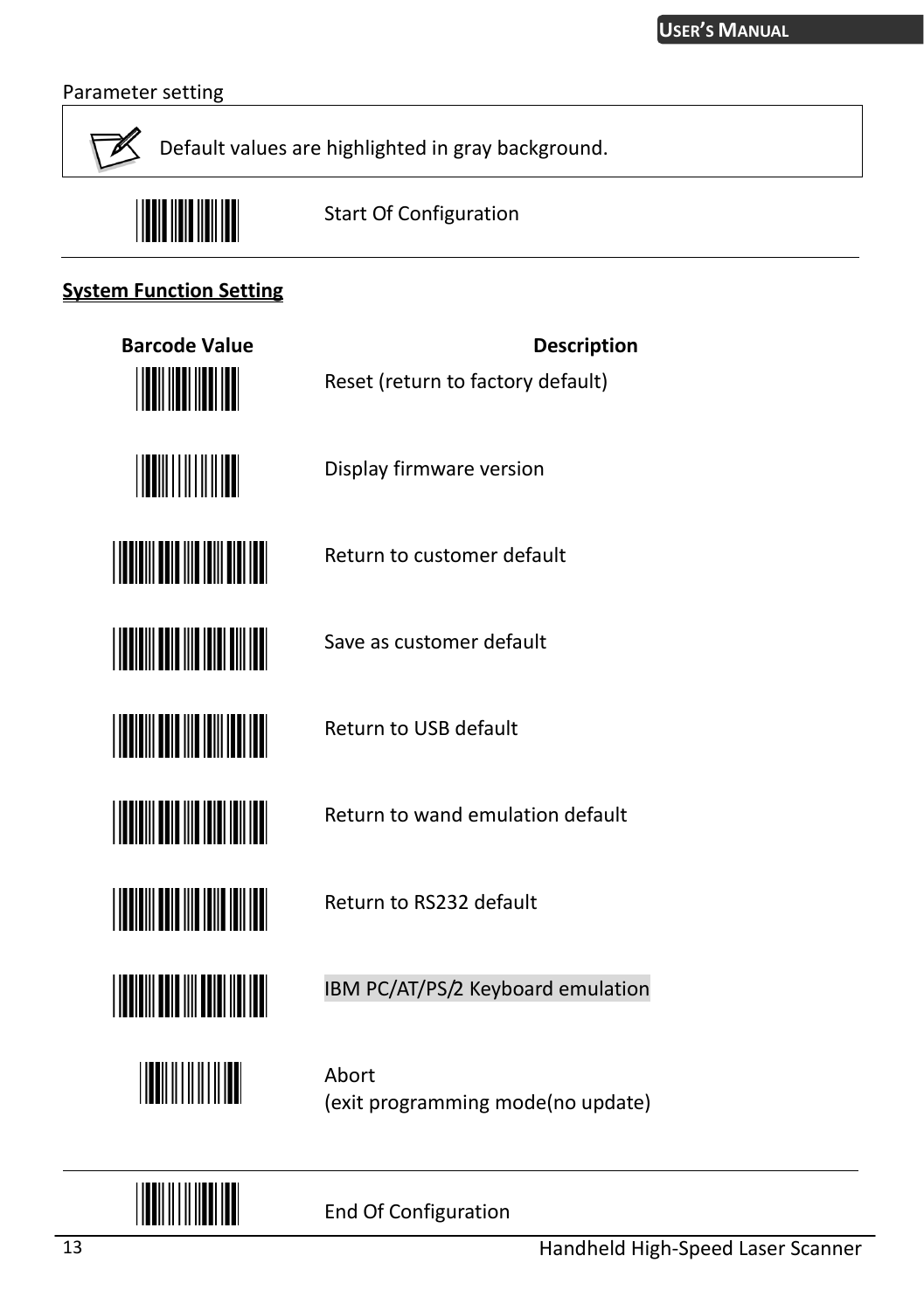

#### **Scan Function Setting**













#### **Handheld Operation**

#### Trigger mode

 The scanner becomes inactive as soon as the data is transmitted. It must be triggered to become active again.

Pulse mode

 The scanner will light up and blink when press the scanner trigger switch once. And, the scanner will turn off for next pressing. The laser remains on for approximately 3 to 10 second after enter Pulse light

Auto trigger mode.

 The mode is auto object detect to active laser. Barcode data is transmitted when the trigger button is pressed.



**Not all models support this function setting.** 

Aim mode.

 Normal is pulse mode but Barcode data is transmitted when the trigger button is pressed

Momentary mode.

 The scanner will light up only when the trigger switch is pressed. The scanner will turn off when the trigger switch is released.

#### **Flash On/Off Timeout Duration**

Medium

Fast

Slow



End Of Configuration

Handheld High-Speed Laser Scanner 14 and 14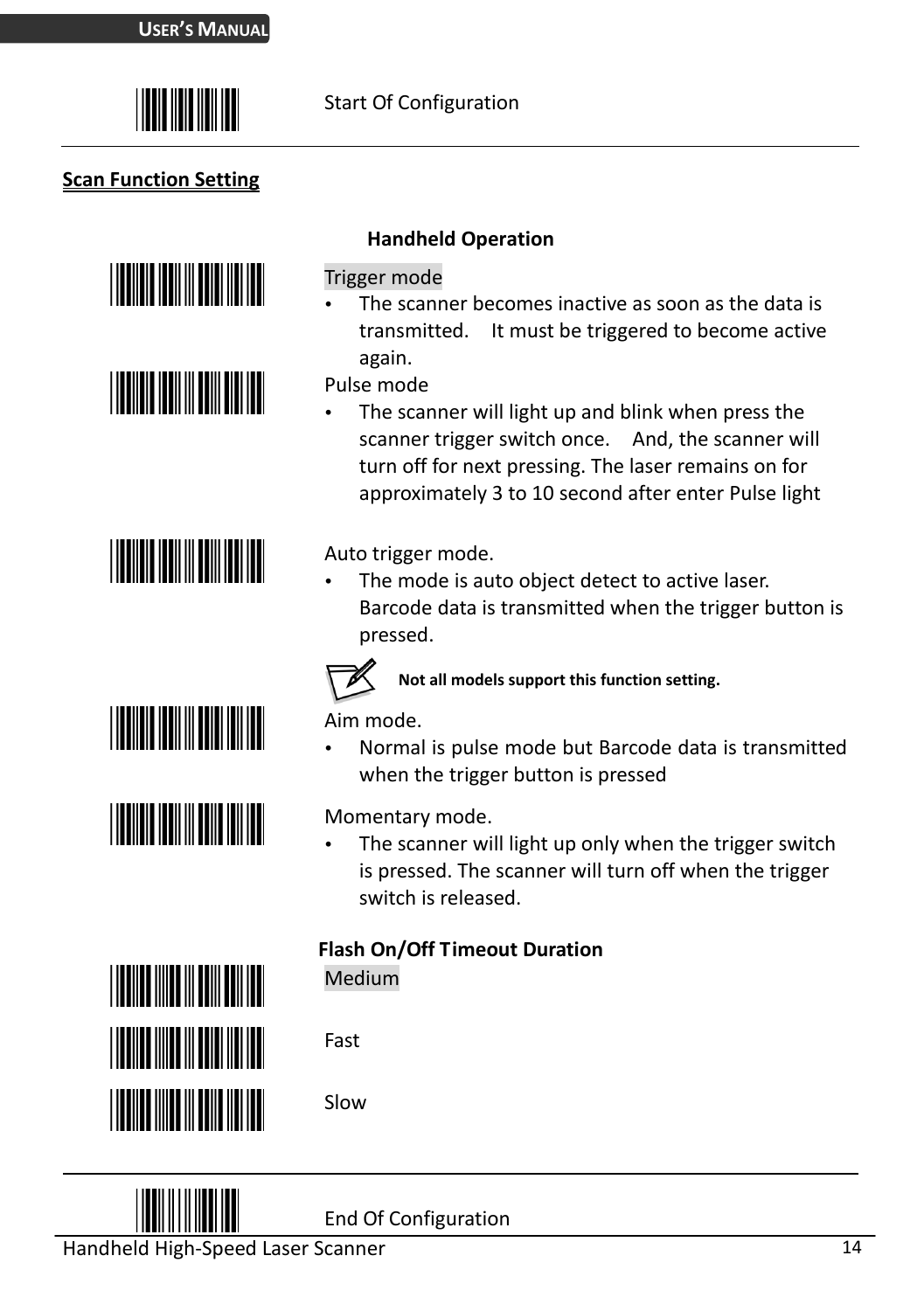

#### **Scan Function Setting (Continued)**



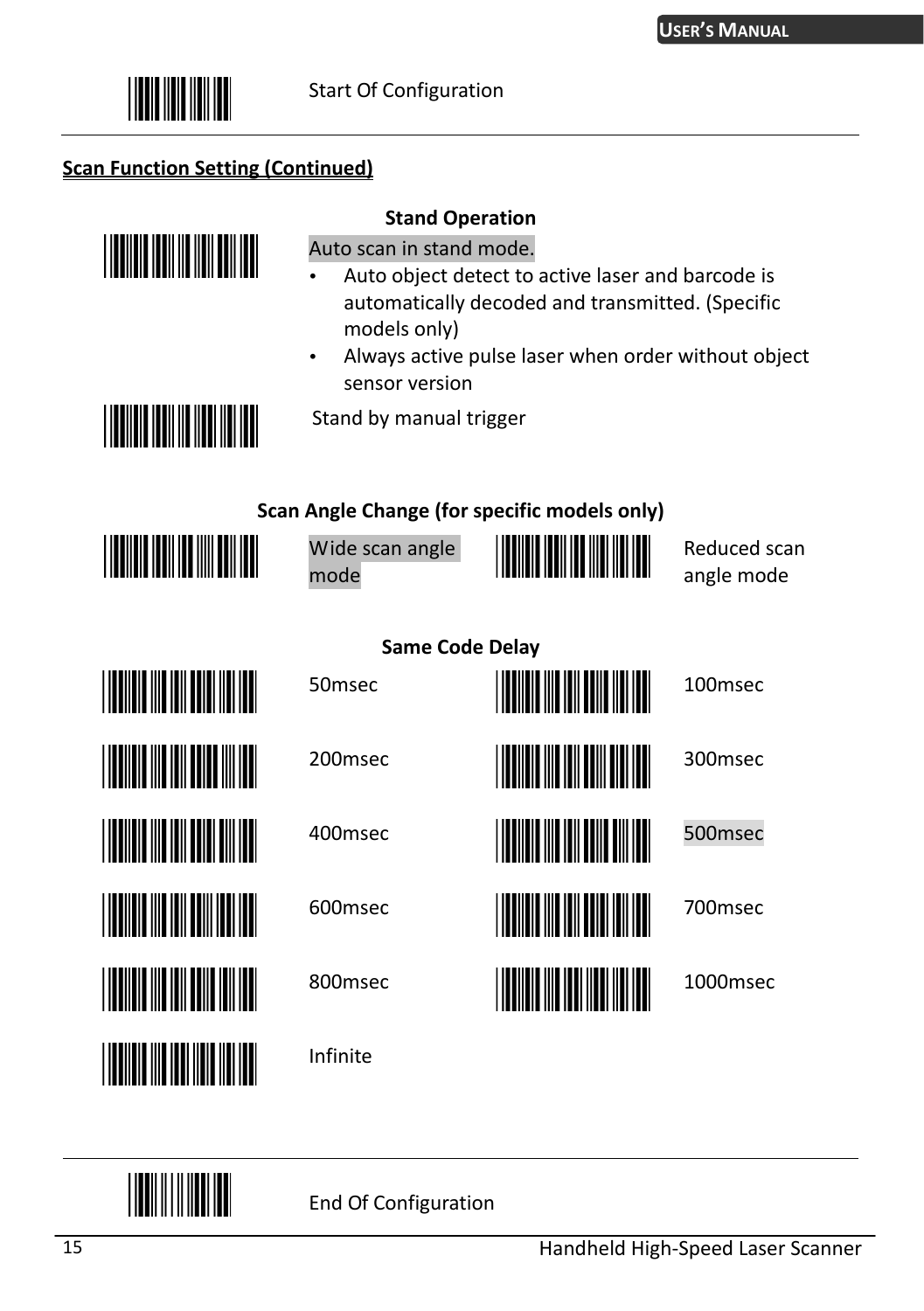

#### **Operation Function Setting**



**Good Read Beeper Tone Selection** 







disable

LED/Beep after transmission.

 Use this barcode to indicate a "good read" after a barcode has been successfully decoded.

<u>||||||||||||||||||||||||||||</u>

LED/Beep before transmission

 Use this barcode to indicate a good read" after successfully transmitting the barcode data to the host.





**HILLER**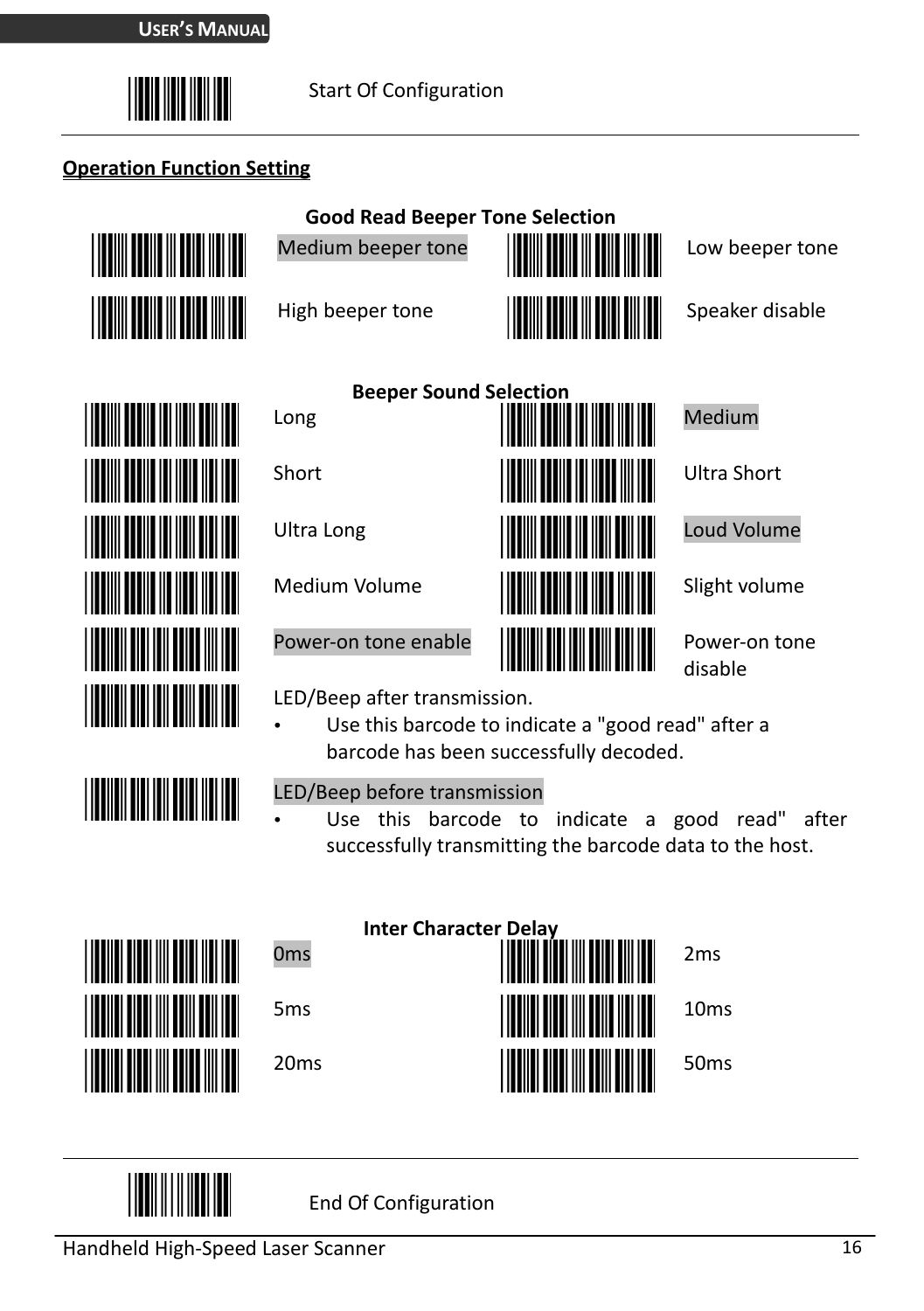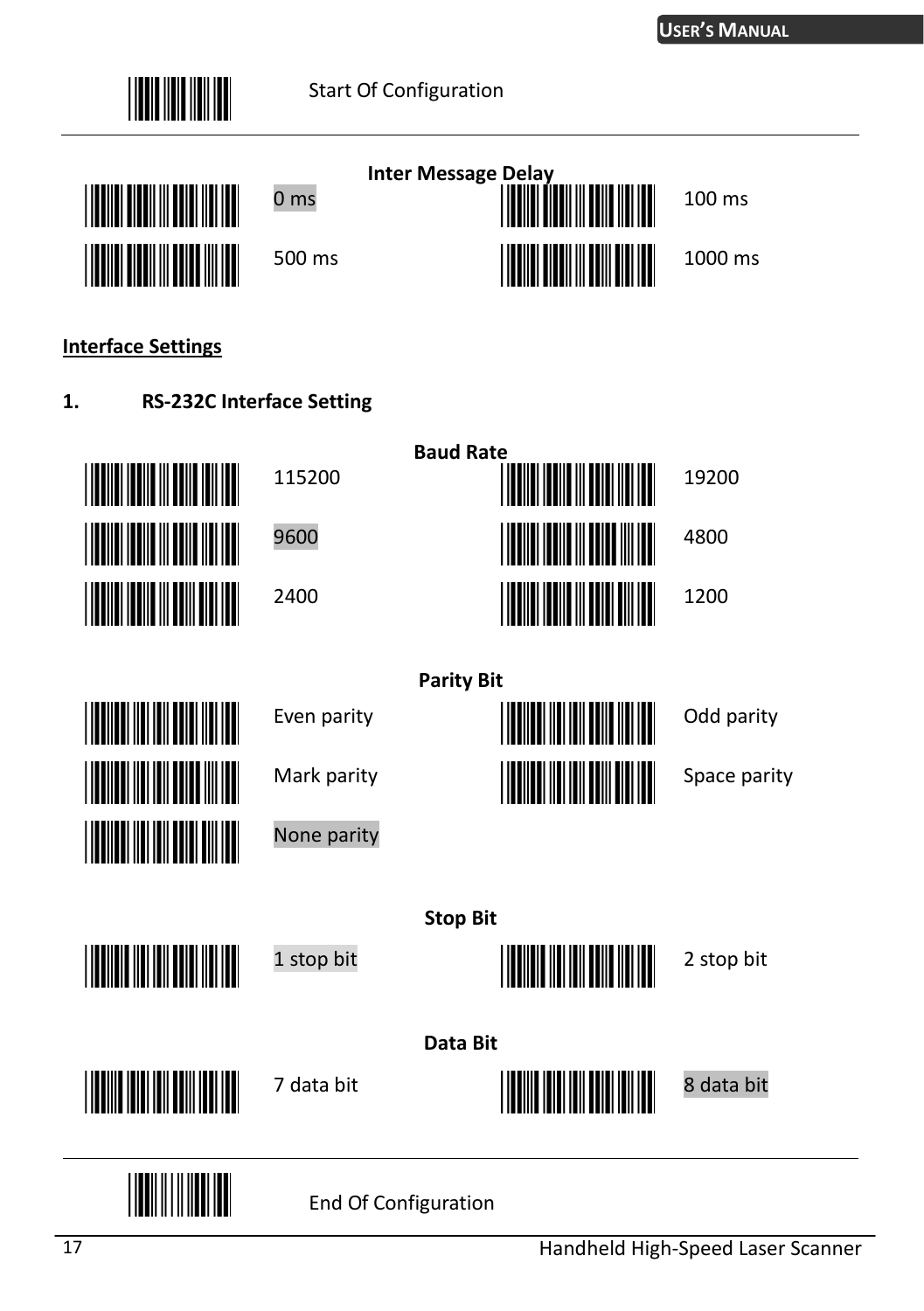

| <b>III</b> III III III          |
|---------------------------------|
| <u>Hill Hill Hill Hill</u>      |
| <u> Hillian Mill</u>            |
| <u>Hilli III III III III II</u> |
|                                 |
| <u>HIII III III III III II</u>  |
| <u> Hill Hill</u>               |
| <u> Hill Milliam I</u>          |
| <u> Hillingan k</u>             |
| <u> Hill Milliam I</u>          |
| <u> Hillingan k</u>             |
| <u> Hill Milliam I</u>          |
| <u> Hillingan k</u>             |
| <u> Hilli Hilli</u>             |

**Handshaking Protocol**  None handshaking ACK/NAK Xon/Xoff

RTS/CTS

Enable BEEPER ON<BEL> CHARACTER

Ignore BEEP ON <BEL> CHARACTER

Disable ACK/NAK timeout beeper

Enable ACK/NAK timeout beeper(three sound beeper sound)

ACK/NAK response time 300ms

ACK/NAK response time 2s

ACK/NAK response time 500ms

ACK/NAK response time 3s

ACK/NAK response time 1s

ACK/NAK response time 5s

ACK/NAK response time infinity

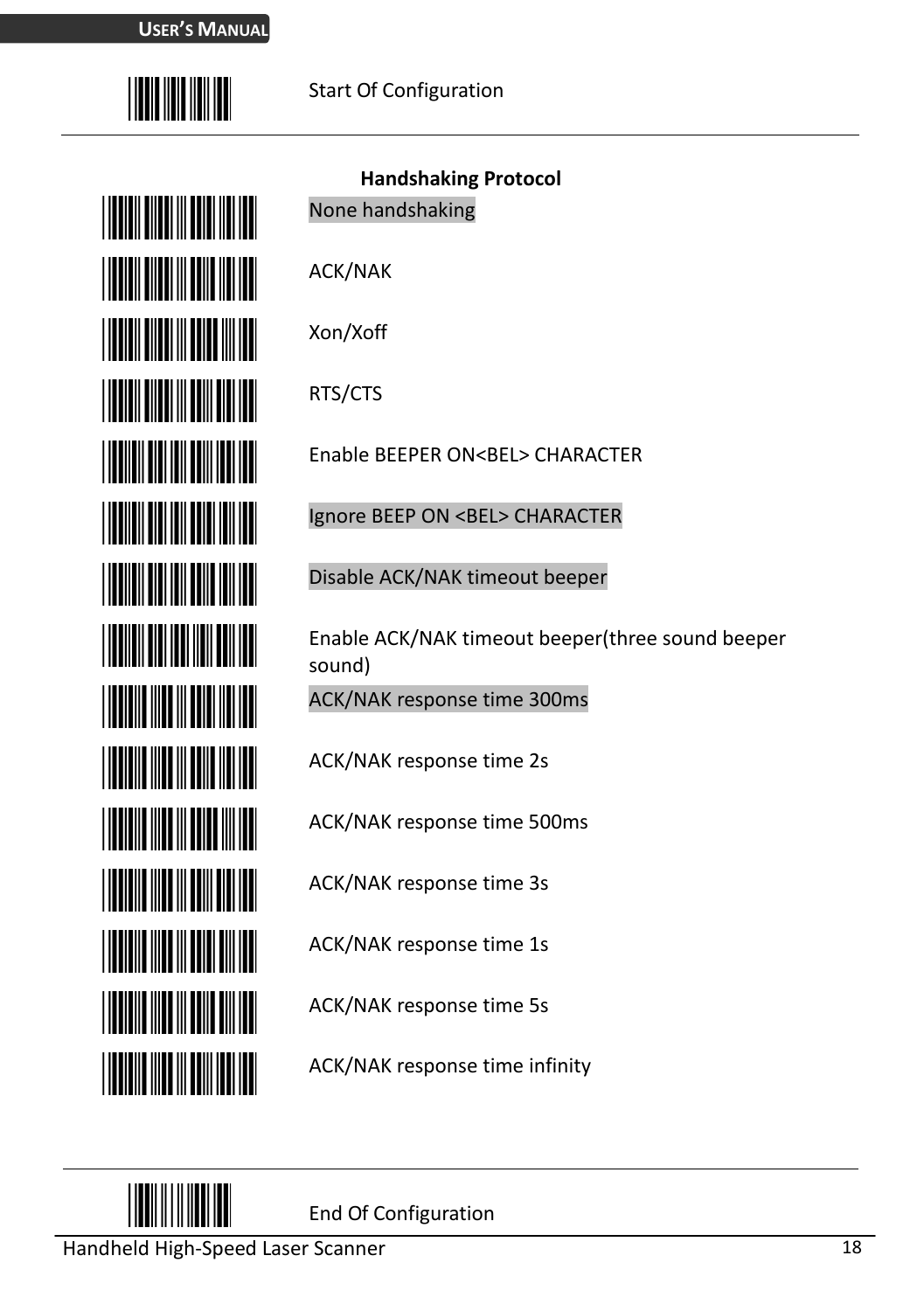



**Message Terminator**  RS-232 message terminator—none RS-232 message terminator—CR/LF

RS-232 message terminator—C

RS-232 message terminator—LF

RS-232 message terminator—H tab

RS-232 message terminator—STX/ETX

RS-232 message terminator—EOT

#### **2. Keyboard Wedge Setting**



**Keyboard Wedge Setting** 

IBM PC/AT/PS/2 Keyboard emulation

International Keyboard mode.( ALT method).

Keyboard language support---USA

Keyboard language support---UK send scan code

Keyboard language support---GERMANY

Keyboard language support---FRENCH send scan code

<u>||||||||||||||||</u>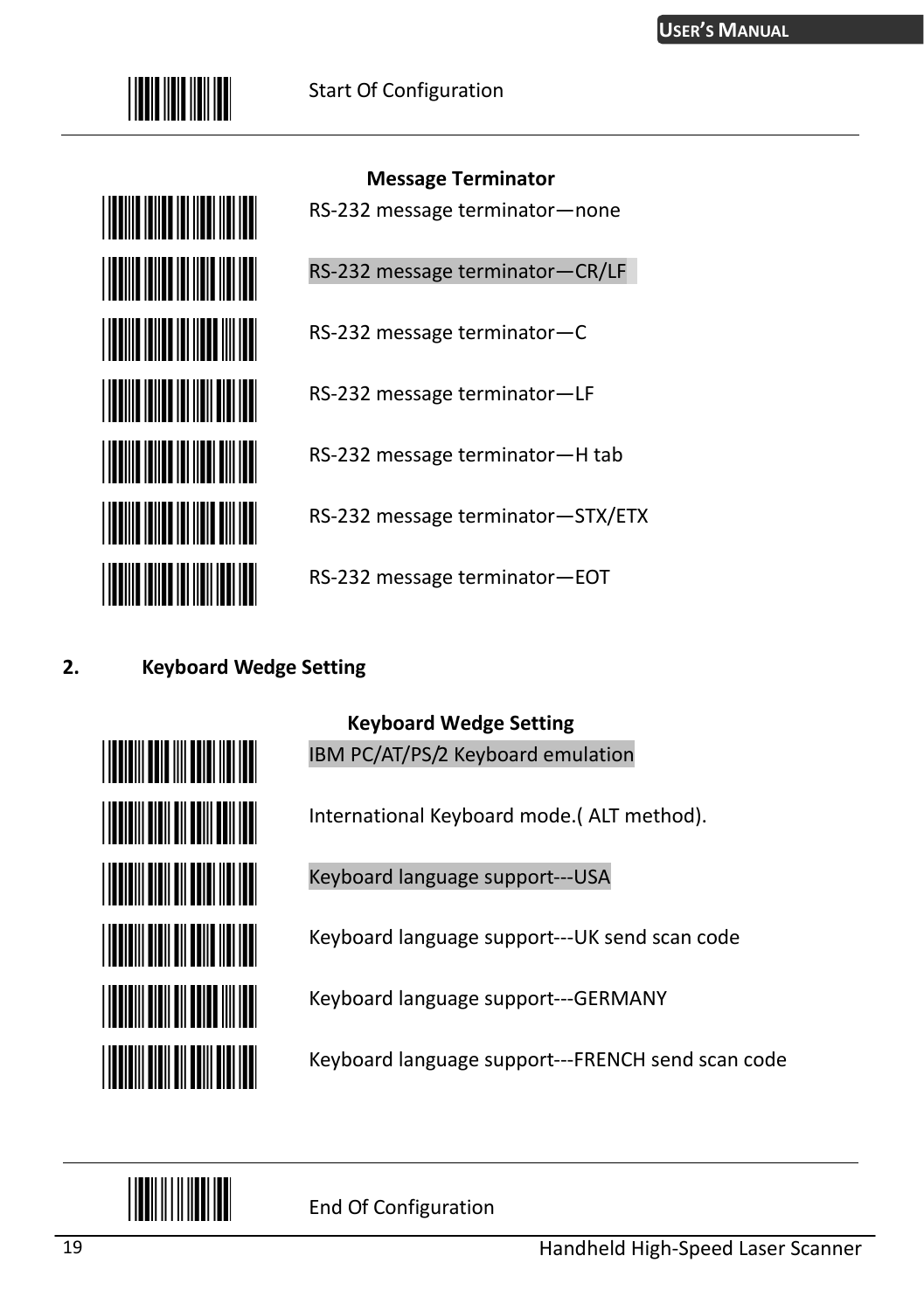



#### **Keyboard Wedge Setting (Continued)**

Keyboard language support---SPANISH send scan code

Keyboard language support---ITALIAN send scan code

Keyboard language support---Switzerland send scan code

Keyboard language support---Belgium send scan code

Keyboard language support---Japanese

Capital lock on

Capital lock off

Function key emulation enable

Function key emulation disable

Send number as normal data

Send number as keypad data

**Message Terminator**  Keyboard terminator---none

Keyboard terminator---Enter

Keyboard terminator---H-TAB



**THE REAL PROPERTY** 

**THE REAL PROPERTY** 

**THE TELEVISION** 

End Of Configuration

Handheld High-Speed Laser Scanner 20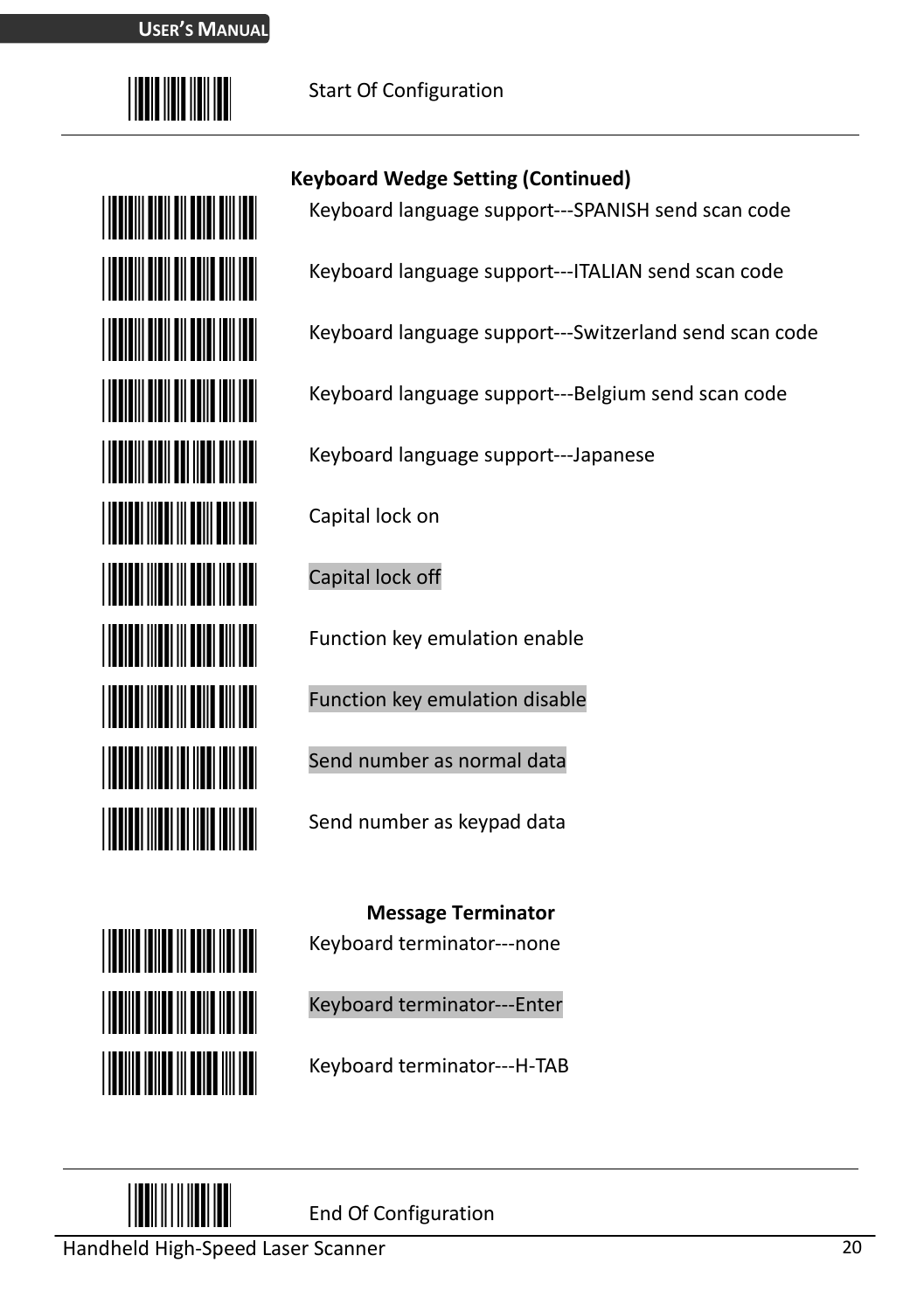

#### **3. USB Interface Setting**



**THE REAL PROPERTY** 

**THE REAL PROPERTY** 

**THE REAL PROPERTY OF A** 

International Keyboard mode. (ALT method).

Keyboard language support---USA

**USB interface** 

Keyboard language support---Germany

Keyboard language support---French

Keyboard language support---Spanish

Keyboard language support---Japanese

**Message Terminator** 

Keyboard terminator---none

Keyboard terminator---Enter

Keyboard terminator---H-TAB

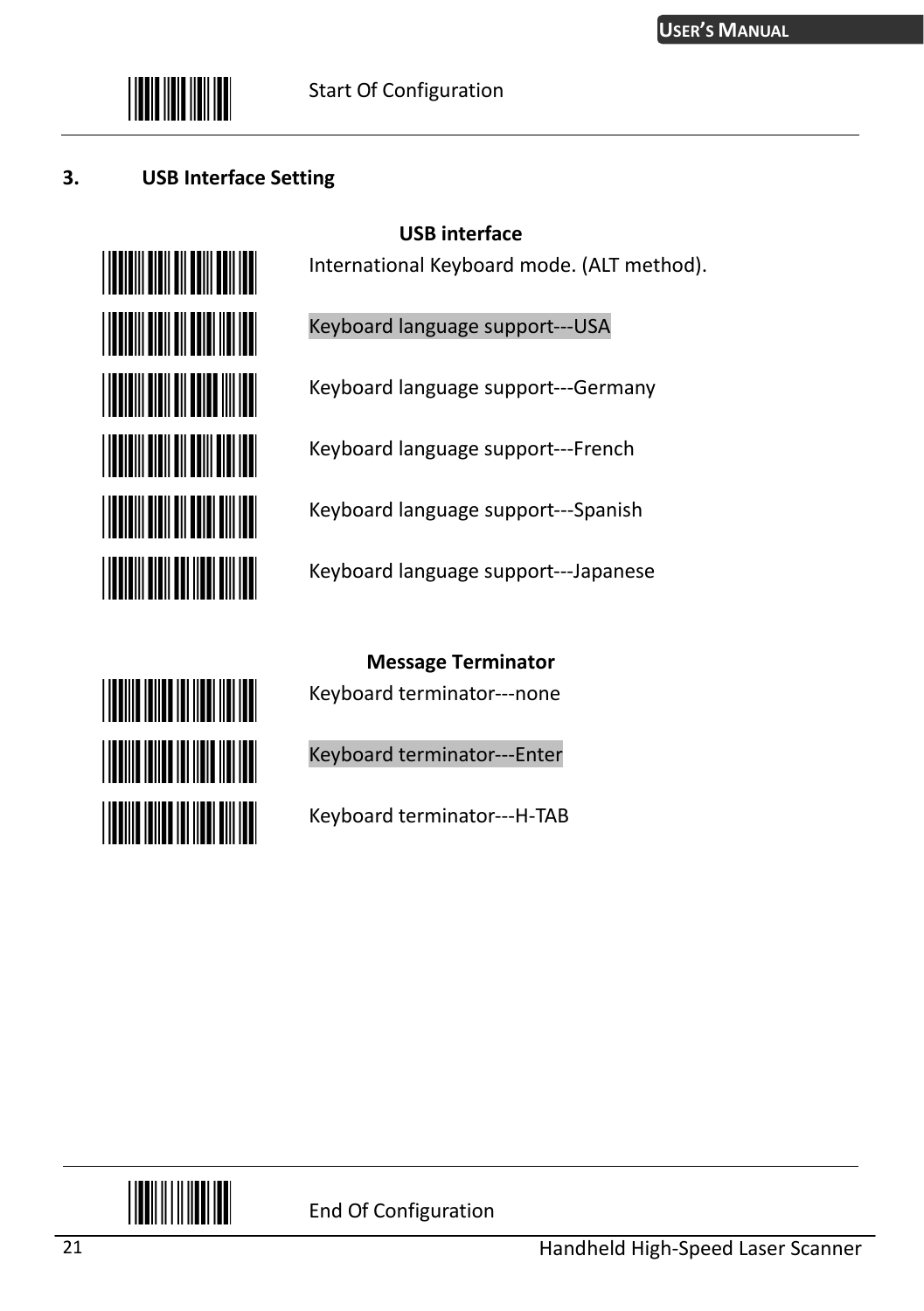

#### **4. Wand Emulation Setting**

Wand emulation is a standard interface. If needed, please contact your distributor.





**Wand Emulation** 

All barcode will be decoded and transmitted in that symbology

Enable Wand output data format as CODE39

#### Wand emulation data output black=high

- Scan this barcode to set quiet zones and spaces low and bars =high.
- Wand emulation data output black=low
- Scan this barcode to set quiet zones and spaces high and bars=low

Idle = high

- Idle state refers to the TTL logic level of the Wand Emulation signal when not in use
- Idle = low
- Idle state refers to the TTL logic level of the Wand Emulation signal when not in use

Wand emulation speed-----Low

- This option allows the transmission of wand emulation at 1ms narrow element width
- Wand emulation speed-----medium
- This option allows the transmission of wand emulation at 600us narrow element width Wand emulation speed-----normal

Wand emulation speed-----high

- This option allows the transmission of wand emulation at 300us narrow element width
- Wand emulation speed-----higher
- This option allows the transmission of wand emulation at 100 us narrow element width

Wand emulation narrow/wide ratio 1:2

Wand emulation narrow/wide ratio 1:3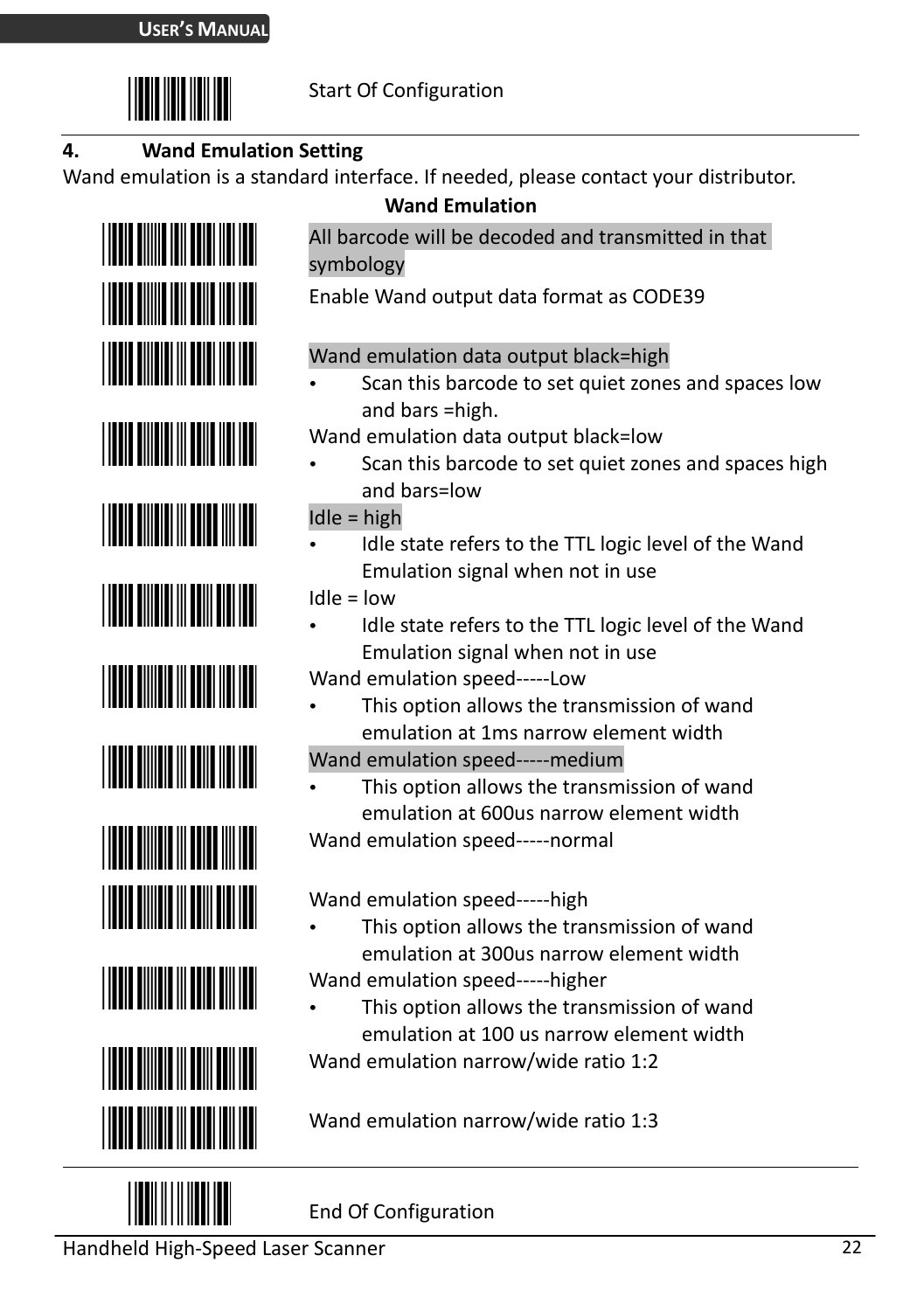

#### **The Symbologies**



Codabar enable

**CODABAR Parameter Setting** 

CODABAR disable

Codabar start/stop character transmission-----none

Codabar start/stop character transmission-----A,B,C,D

Codabar start/stop character transmission-----DC1~DC4

Codabar start/stop character transmission---- a/t, b/n, c/\*, d/e Codabar maximum length setting

Codabar minimum length setting



Save setting to confirm (for length setting)

Codabar concatenation disable

Codabar concatenation enable

No check character

Validate modulo 16,but don't transmit

<u> Hillingin III </u>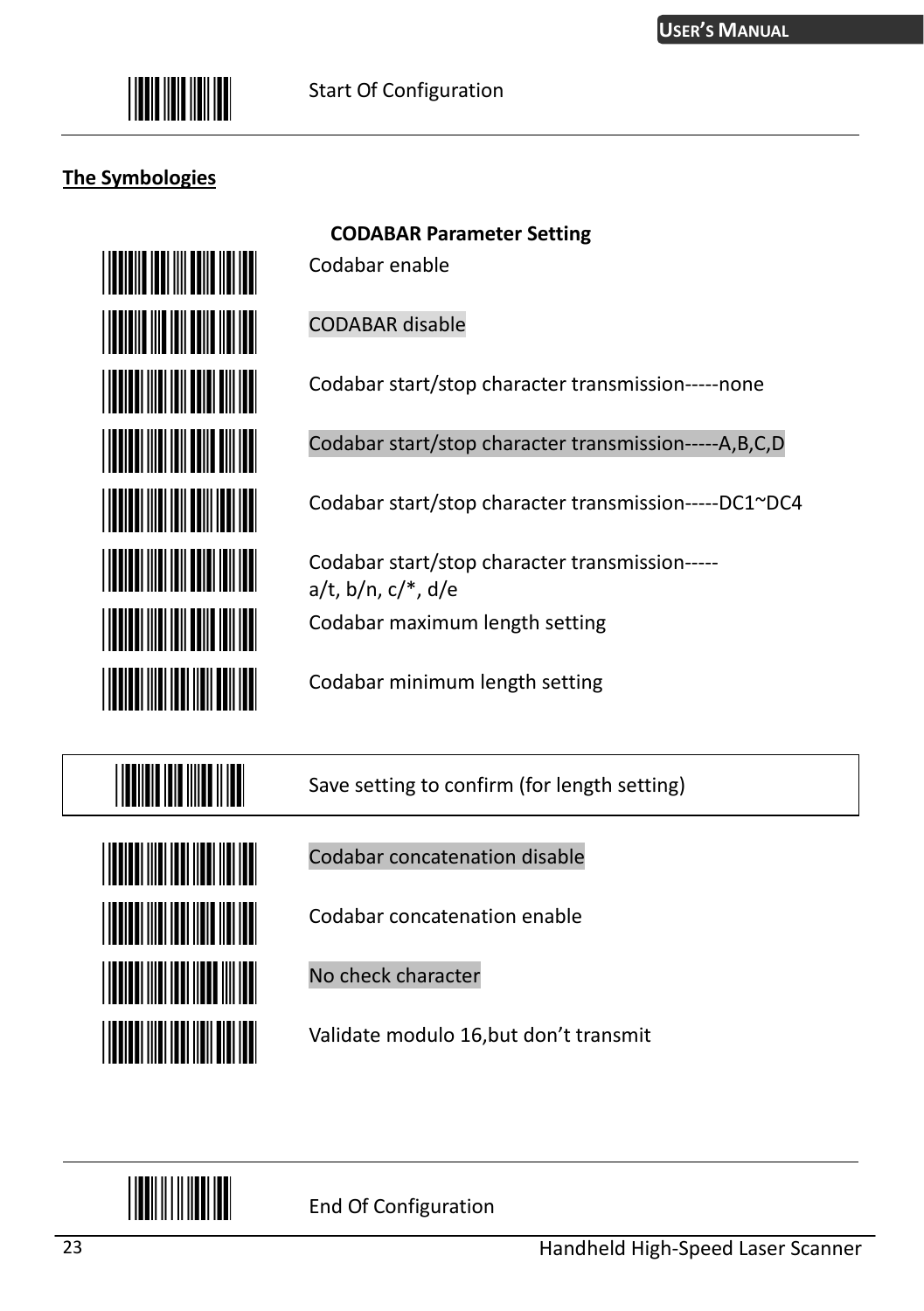

<u>Hilli Martin M</u>

**THE REAL PROPERTY** 

#### Start Of Configuration

**CODABAR Parameter Setting (Continued)**

Validate modulo 16 and transmit

Codabar data redundant check=off

Codabar data redundant check=1

Codabar data redundant check=2



**Code 39 Parameter Setting** Code 39 enable Code 39 disable Code 32 enable Code 32 disable Code 39 data redundant check=off Code 39 data redundant check=1 Code 39 data redundant check=2 Standard code 39

FULL ASCII code 39

Code 39 start/stop character transmission

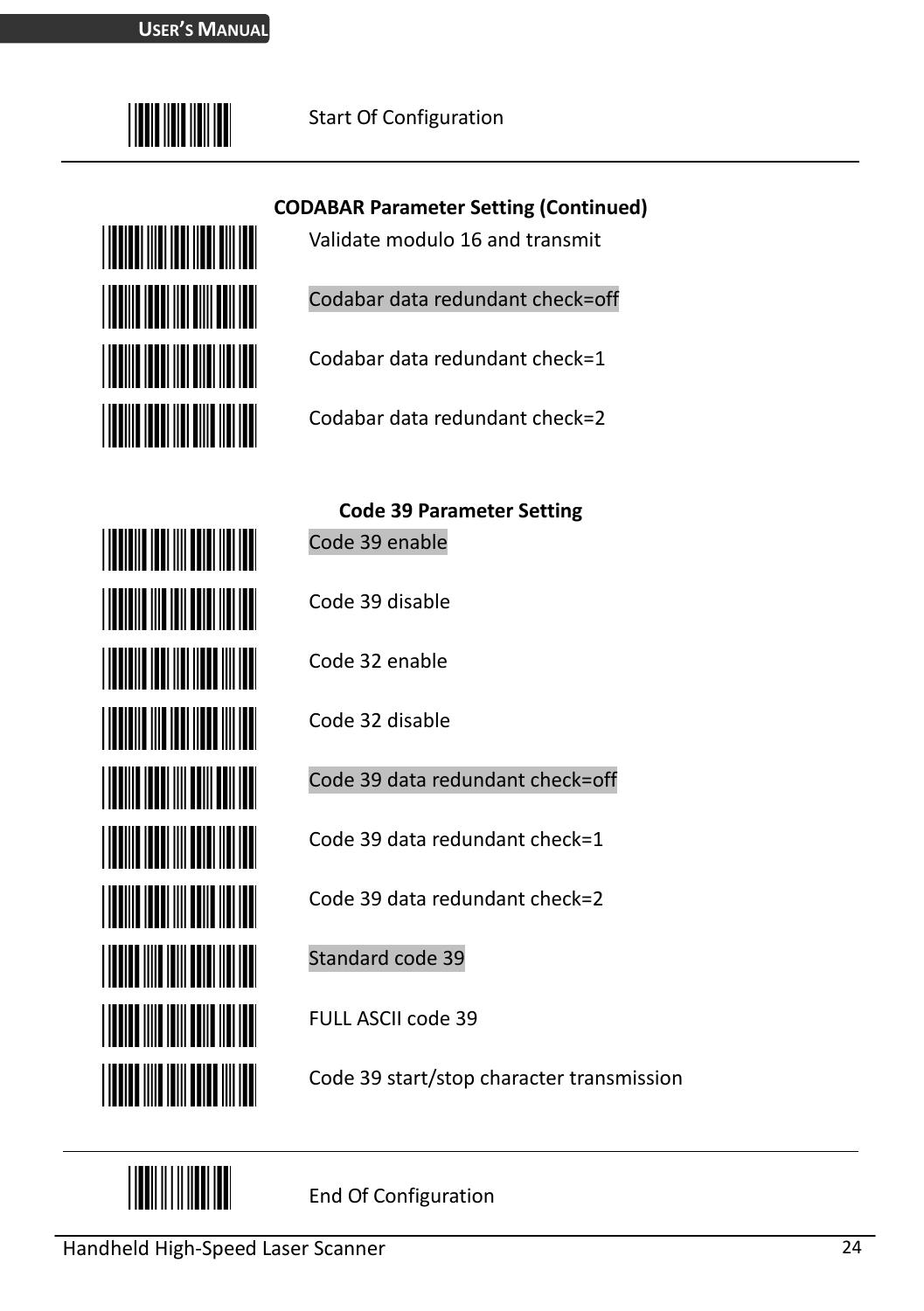



**Code 39 Parameter Setting (Continued)**

Code 39 start/stop character without transmission

Code 39 check digit calculate and transmit

Code 39 check digit calculate but without transmit

No check character

Code 39 maximum length setting

Code 39 minimum length setting

Save setting to confirm (for length setting)



Code 39 concatenation enable

Code 39 concatenation disable

Code 32 (Italian pharmacy) transmit "A" character

Code 32 (Italian pharmacy) without transmit "A" character

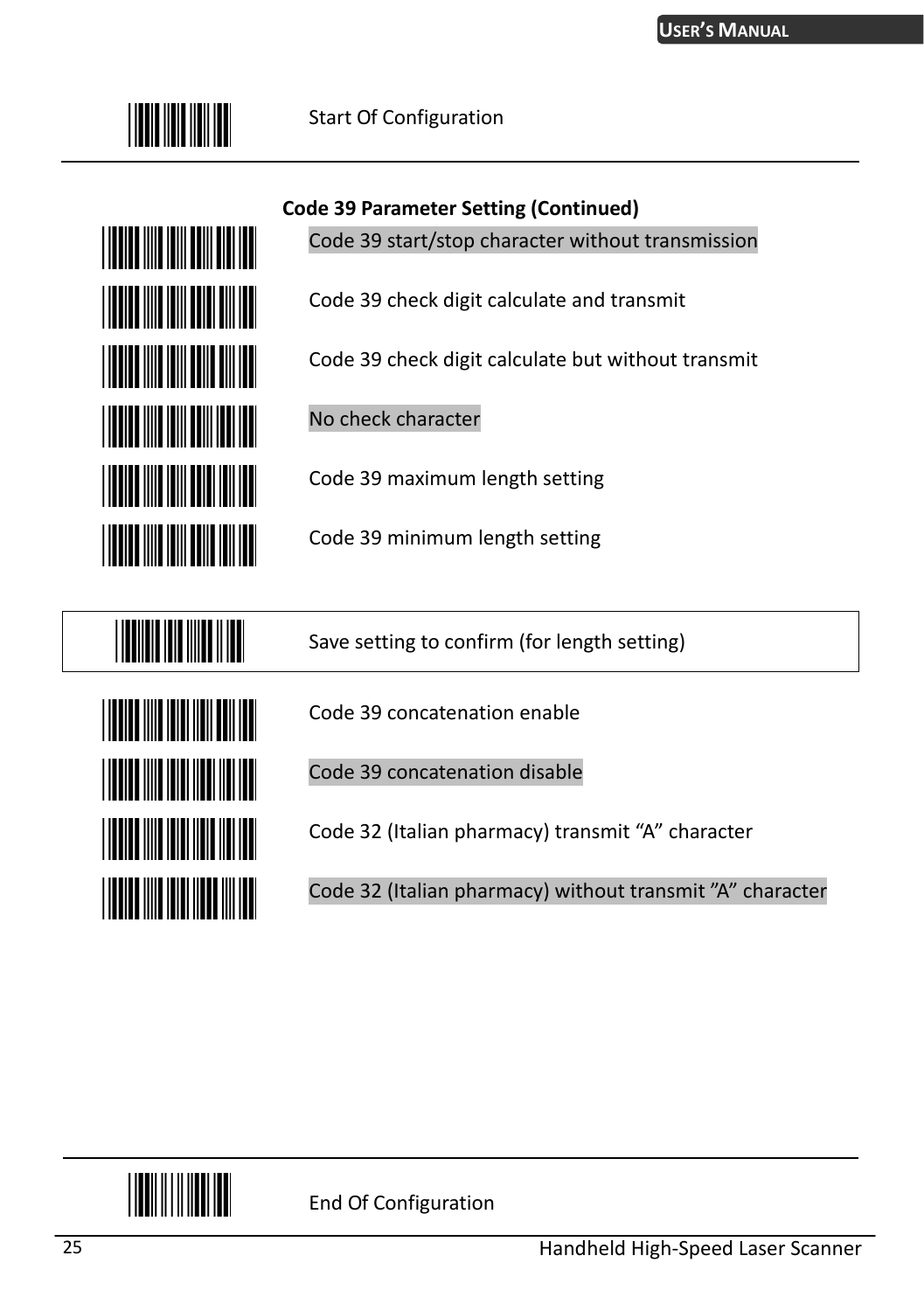



**Code 93 Parameter Setting (Continued)**

Code 93 enable

Code 93 disable

Code 93 data redundant check=off

Code 93 data redundant check=1

Code 93 data redundant check=2

Code 93 maximum length setting

Code 93 minimum length setting



Save setting to confirm (for length setting)

#### Code 93 check digit calculate but without transmit

Code 93 check digit not calculate and without transmit

Code 93 check digit calculate and transmit

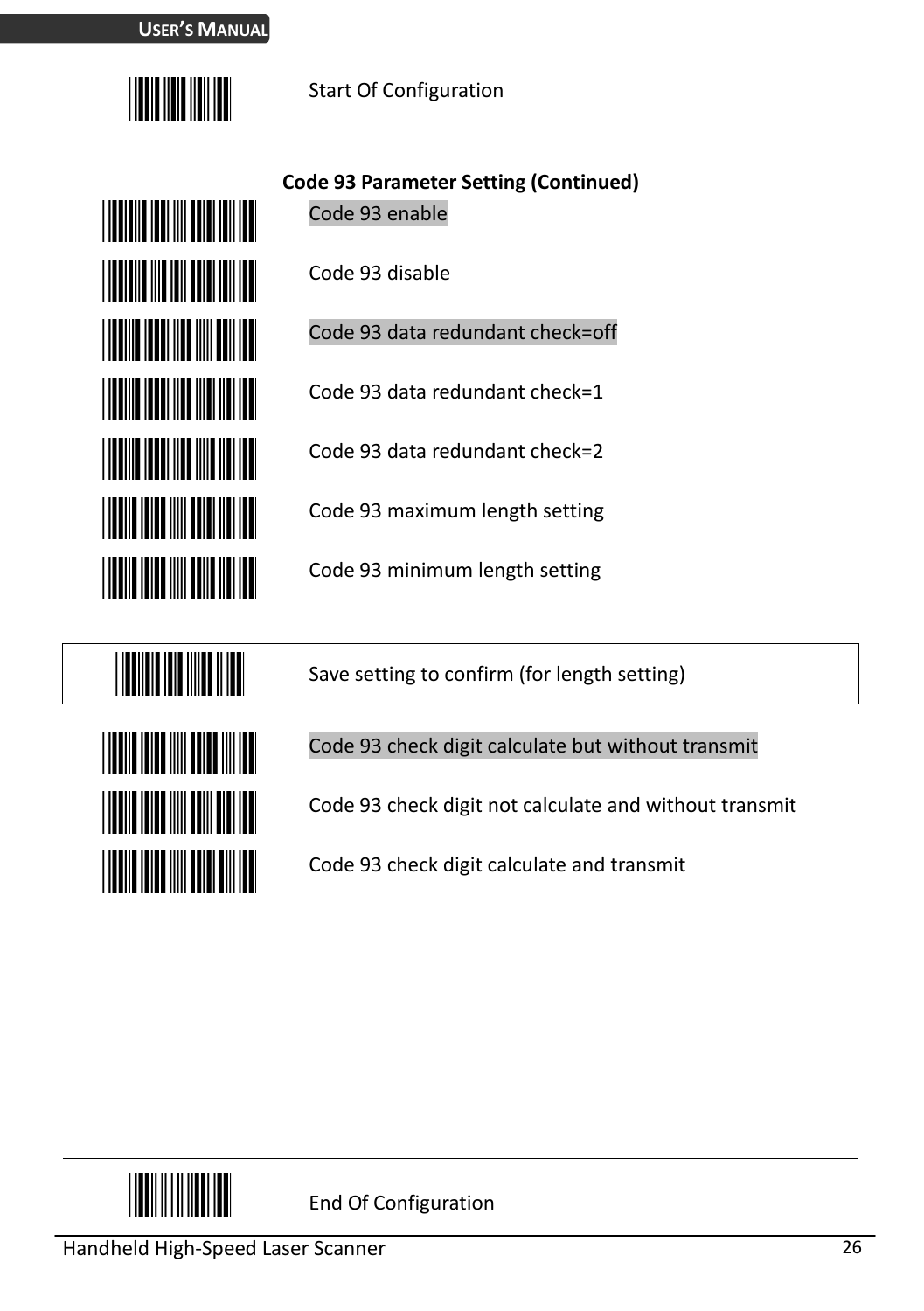



**Code 128** Code 128 enable

Code 128 disable

EAN 128 enable

EAN 128 disable

Code 128 data redundant check=off

Code 128 data redundant check=1

Code 128 data redundant check=2

Code128 FNC2 concatenation enable

Code128 FNC2 concatenation disable

No check character

Calculate but not transmitted

Save setting to confirm (for length setting)



Code 128 maximum length setting

Code 128 minimum length setting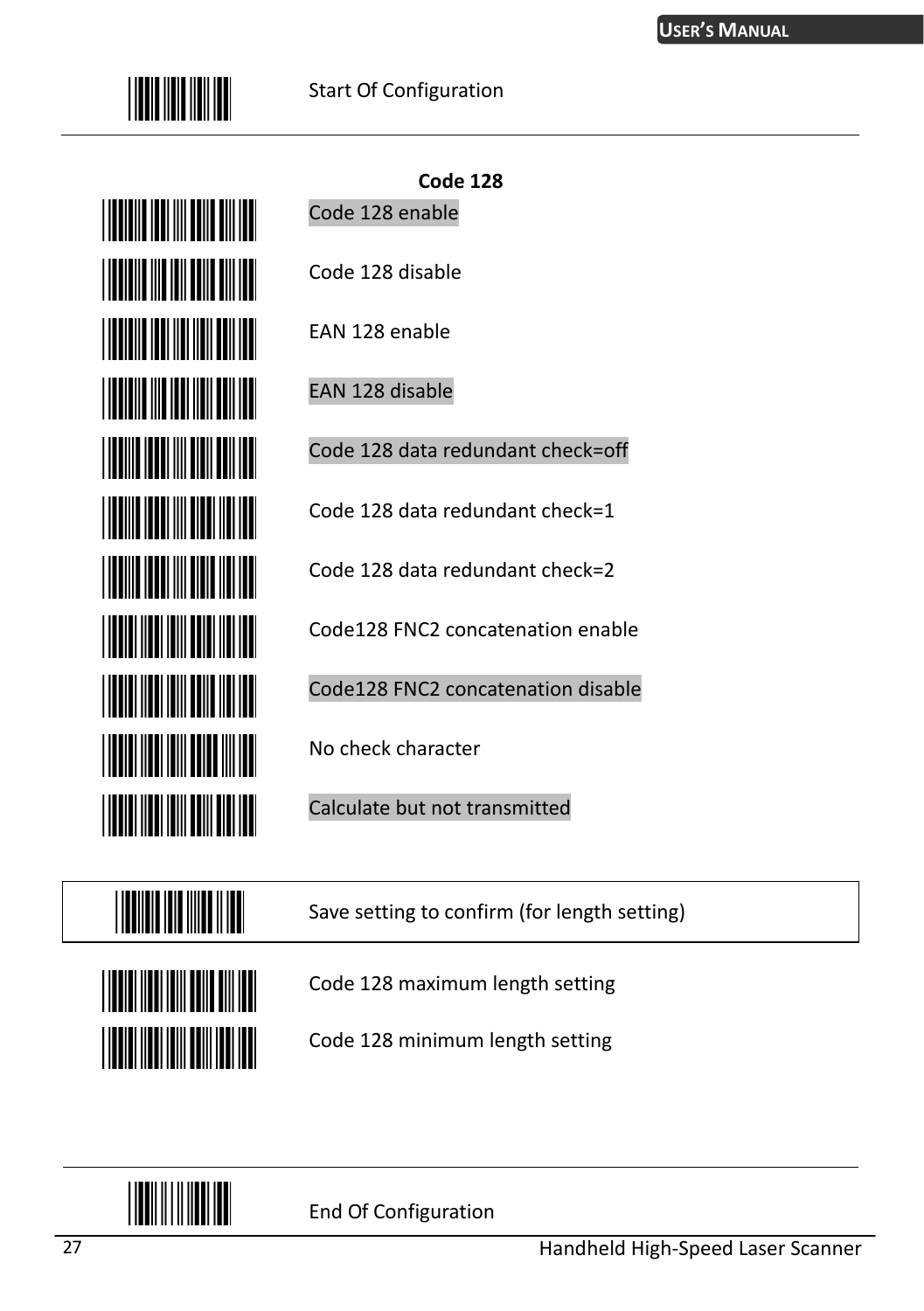

| <u>Manazarta (</u>                |
|-----------------------------------|
| <b>TERRITORIA</b>                 |
| <u>HIIKIN KONSTANTIIN K</u>       |
| <u>Hall Hall Hall</u>             |
|                                   |
| <b>TERRITORIA</b>                 |
| <b>THE REAL PROPERTY OF STATE</b> |

**THE REAL PROPERTY** 

#### **Chinese Post Code**

Chinese post code enable

Chinese post code disable

Chinese post code data redundant check=off

Chinese post code data redundant check=1

Chinese post code data redundant check=2

Chinese post code maximum length setting

Chinese post code minimum length setting

Save setting to confirm (for length setting)



**MSI/PLESSY**

MSI enable

MSI disable

MSI data redundant check= off

MSI data redundant check=1

MSI data redundant check=2

MSI/PLESSY maximum length setting

MSI/PLESSY minimum length setting

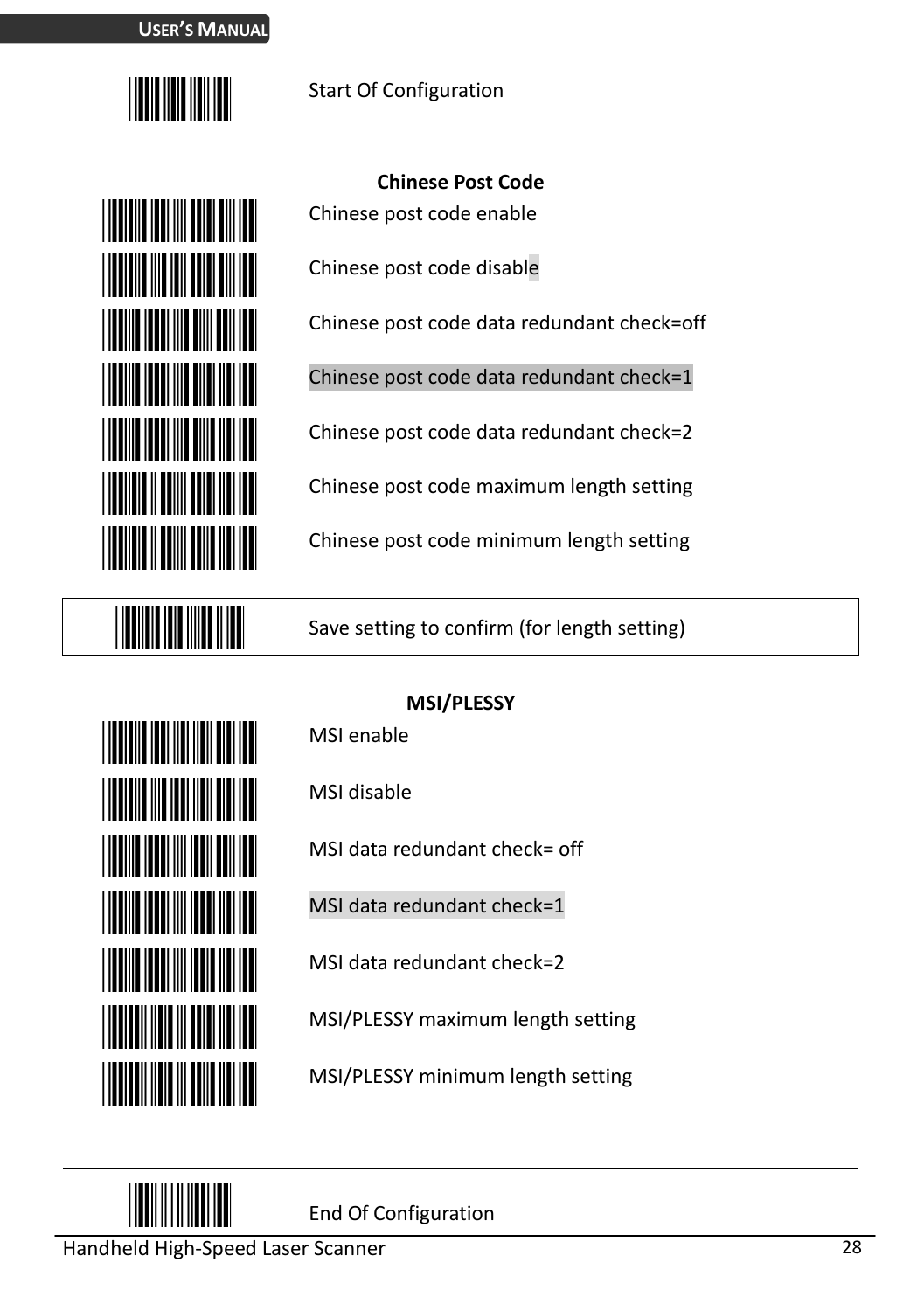



#### **MSI/PLESSY (Continued)**

MSI/Plessy double check digit calculate but not transmit

MSI/Plessy double check digit without calculate and transmit

MSI/Plessy double check digit calculate but only first digit transmit

MSI/Plessy double check digit calculate and both transmit

MSI/Plessy single check digit calculate but without transmit

MSI/Plessy single check digit calculate and transmit

#### **ITF 2 of 5**

ITF 2 of 5 enable

ITF 2 of 5 disable

IATA code enable

IATA disable

ITF 25 data redundant check=off

ITF25 data redundant check=1

ITF25 data redundant check=2

ITF 2 of 5 code maximum length setting



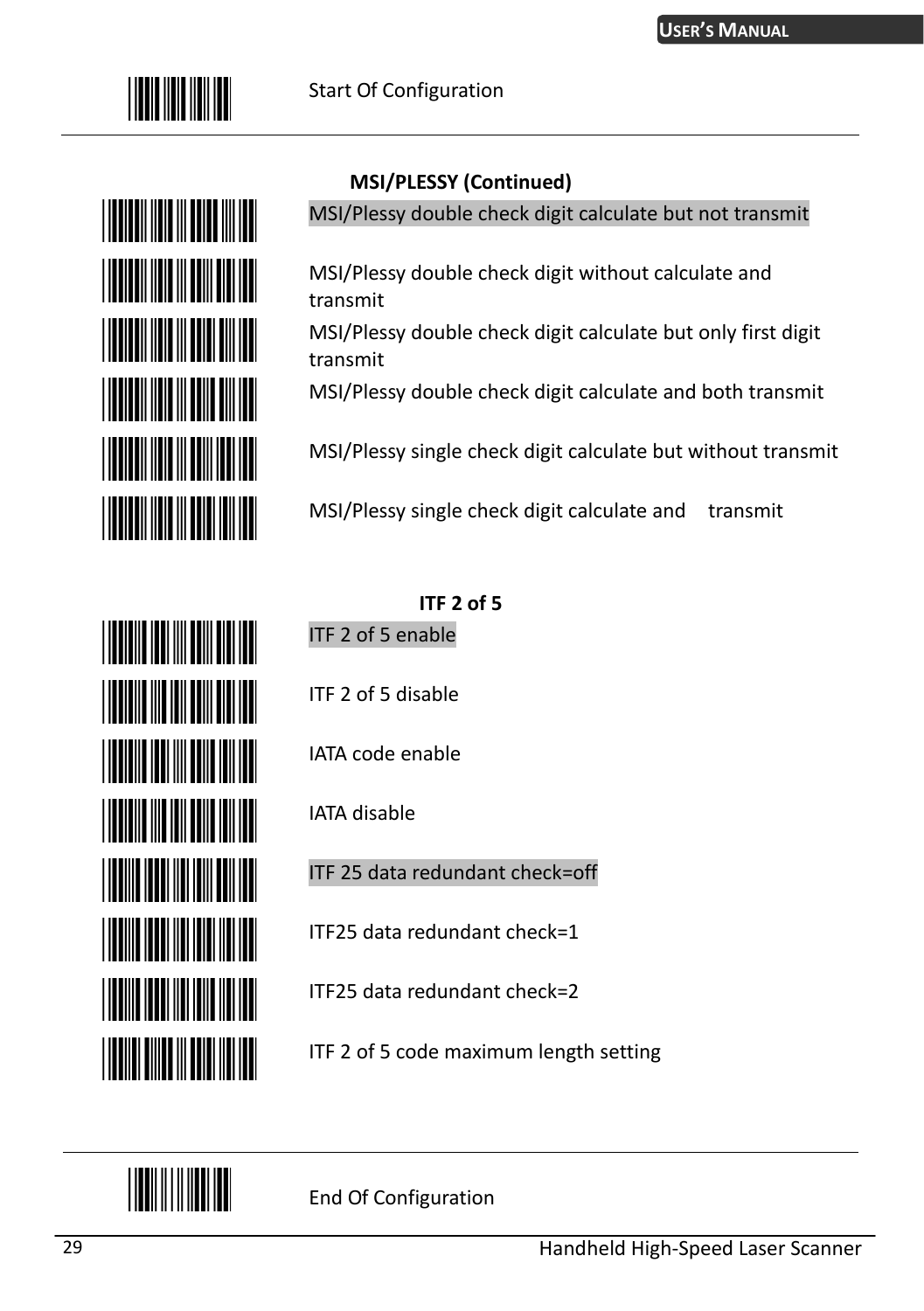

# <u>HIII HII HII HII HII</u> **THE REAL PROPERTY THE REAL PROPERTY** <u> Hillin Hillin</u> **THE REAL PROPERTY**

**THE TELEVISION** 

**THE REAL PROPERTY** 

**THE REAL PROPERTY** 

**THE REAL PROPERTY** 

**THE REAL PROPERTY OF A PROPERTY** 

**THE REAL PROPERTY** 

**THE REAL PROPERTY** 

#### **ITF 2 of 5 (Continued)**

- ITF 2 of 5 code minimum length setting
- ITF 2 of 5 no check character
- ITF 2 of 5 check digit calculate and transmit
- ITF 2 of 5 check digit calculate but without transmit
- ITF 2 of 5 one Fixed length setting
- ITF 2 of 5 two Fixed length setting
- ITF 2 of 5 length variable

Save setting to confirm (for length setting)

#### **UPC/EAN/JAN**

- EAN convert to ISSN/ISBN enable
- EAN convert to ISSN/ISBN disable
- UPC/EAN/JAN enable
- UPC/EAN/JAN disable
- UPC/EAN/JAN ALL ENABLE
- EAN-8 OR EAN-13 ENABLE

UPC-A AND EAN-13 ENABLE

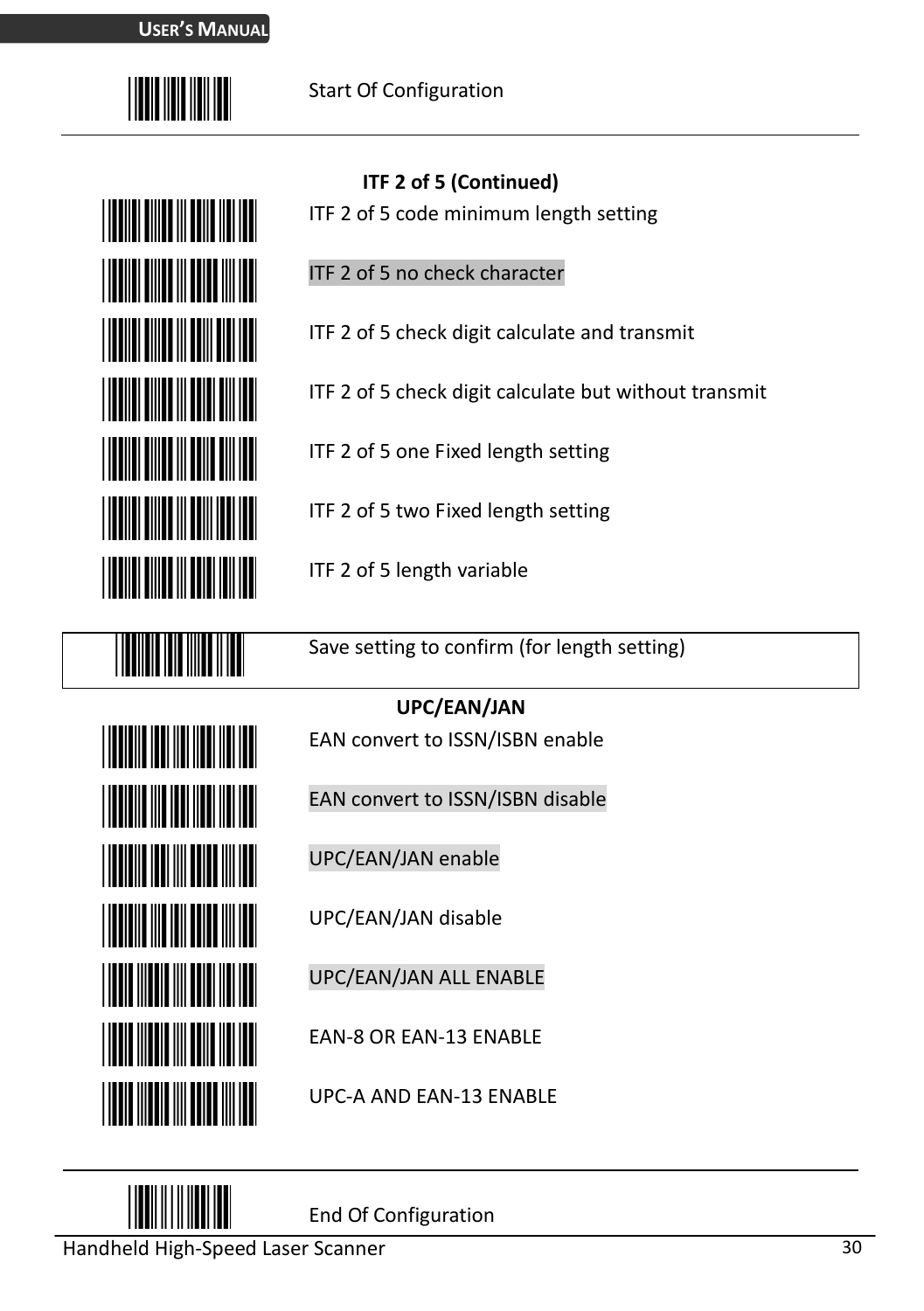



| <b>UPC/EAN/JAN (Continued)</b><br><b>UPC-A AND UPC-E ENABLE</b> |
|-----------------------------------------------------------------|
| <b>UPC-A ENABEL</b>                                             |
| <b>UPC-E ENABLE</b>                                             |
| EAN-13 ENABLE                                                   |
| EAN-8 ENABEL                                                    |
| UPC/EAN Addendum Disable                                        |
| Add on 5 only                                                   |
| Add on 2 only                                                   |
| Add on 2 or 5                                                   |
| Force UPC-E to UPC-A format enable                              |
| Force UPC-E to UPC-A format disable                             |
| Force UPC-A to EAN-13 format enable                             |
| Force UPC-A to EAN-13 format disable                            |
| Transmit UPC-A check digit enable                               |
| Transmit UPC-A check digit disable                              |

Transmit UPC-E leading character enable

End Of Configuration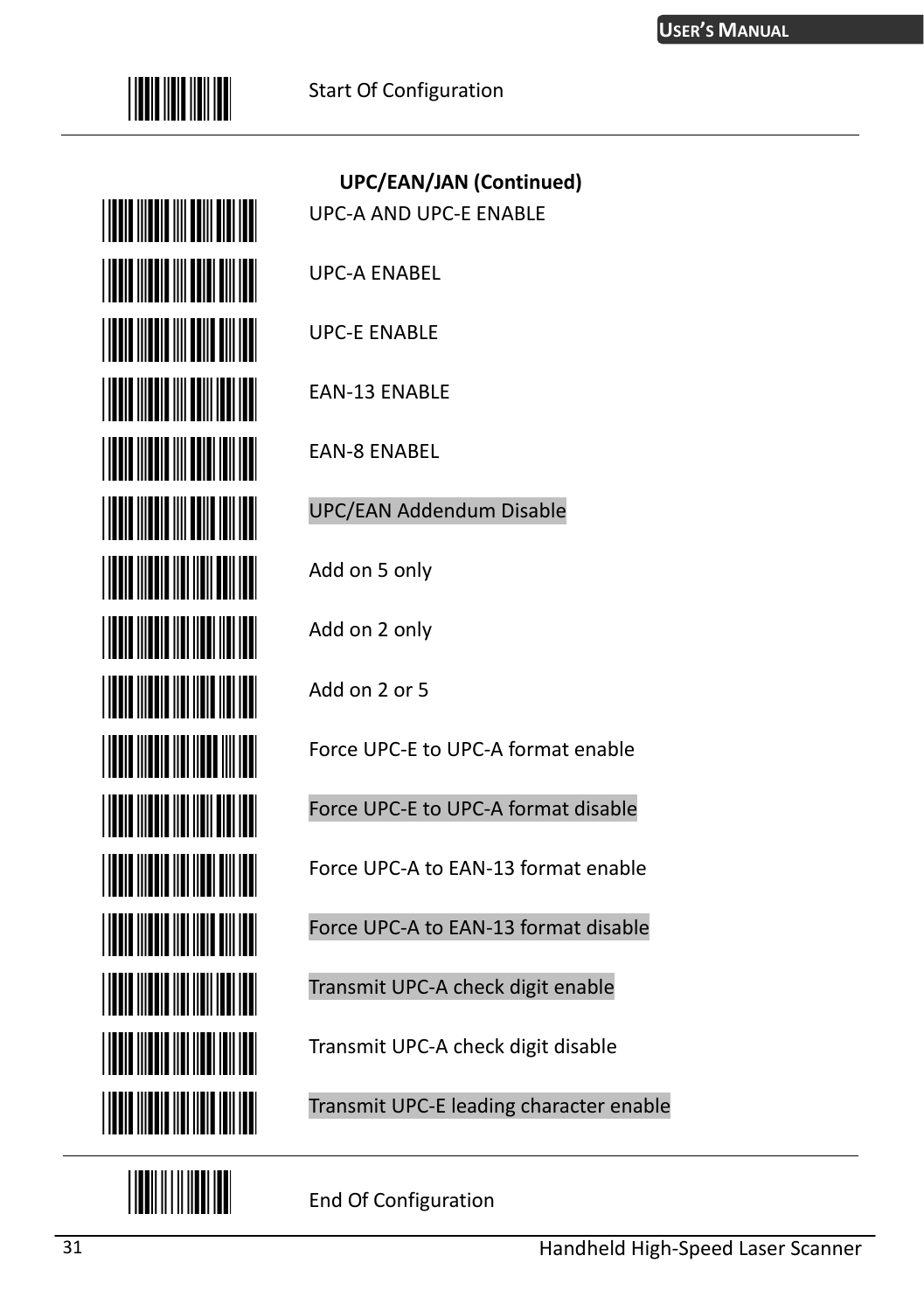



**UPC/EAN/JAN (Continued)** Transmit UPC-E leading character disable

Transmit UPC-E check digit enable

Transmit UPC-E check digit disable

Transmit EAN-8 check digit enable

Transmit EAN-8 check digit disable

Transmit EAN-13 check digit enable

Transmit EAN-13 check digit disable

Transmit UPC-A leading character enable

Transmit UPC-A leading character disable

Add-on format with separator

Add-on format without separator

EAN/UPC +add-on (none mandatory)

EAN/UPC +add-on ( mandatory)

EAN/UPC +add-on mandatory for 378/379 French Supplement requirement, not sent for other EAN/UPC +add-on mandatory for 978/977 (bookland) Supplement requirement, not sent for other

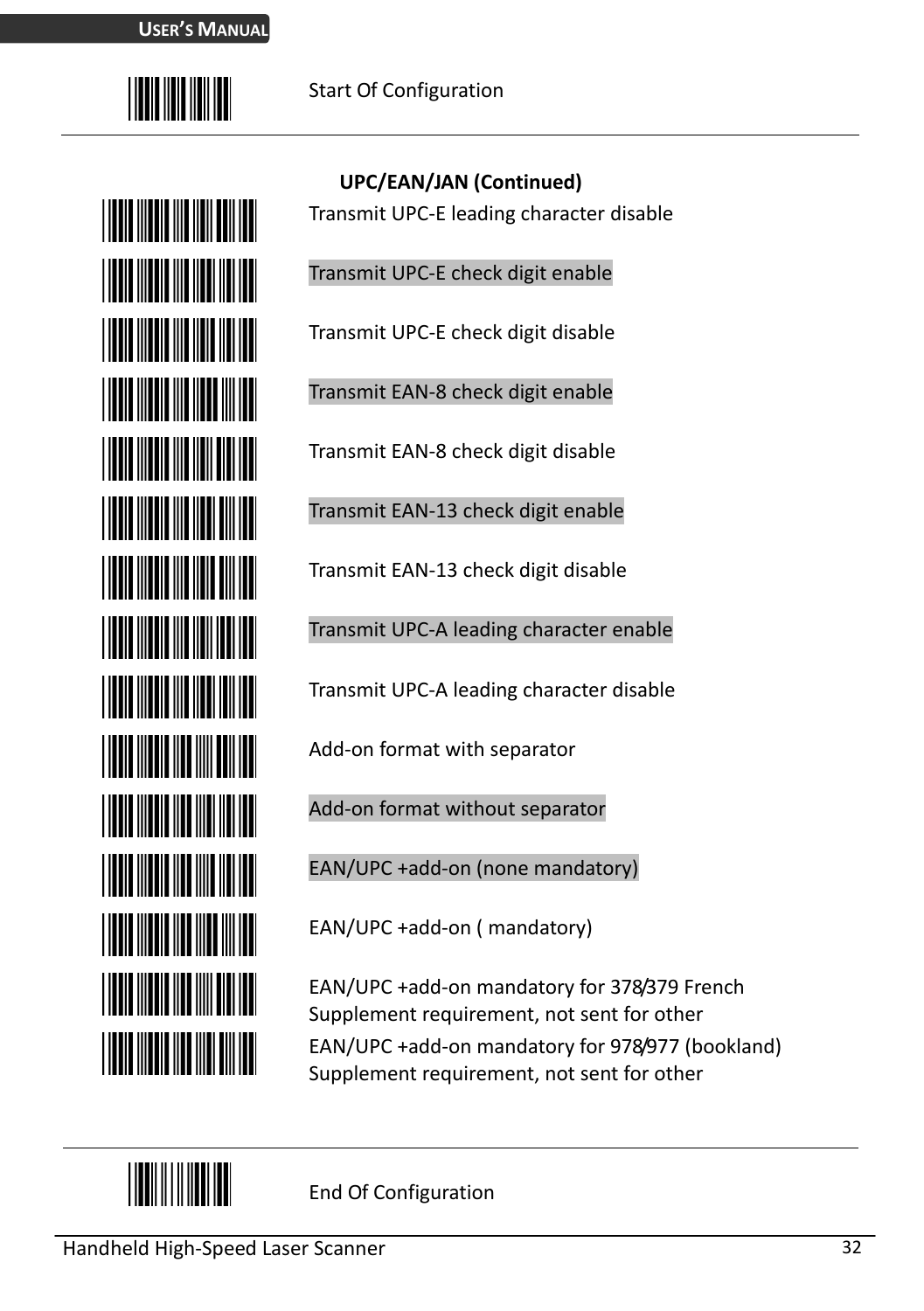

# **TITLE INTERNATIONAL PROPERTY THE REAL PROPERTY THE REAL PROPERTY** <u>HIII HIII HIII HIII HII</u> <u>HIII HIII HIII HIII HII</u> **THE REAL PROPERTY** <u>HIII HIII HIII HIII HII</u> <u>HIII HIII HIII HIII HII</u> **THE REAL PROPERTY THE REAL PROPERTY THE REAL PROPERTY THE REAL PROPERTY OF A**

#### **UPC/EAN/JAN (Continued)**

EAN/UPC +addon mandatory for 434/439 German Supplement requirement, optionally for other

EAN/UPC +addon mandatory for 419/414 Euro amounts Supplement requirement, not sent for other

EAN/UPC +addon mandatory for 414/419 Euro Supplement requirement, optionally for other

EAN/UPC +addon mandatory for 491 Japanese (bookland) Supplement requirement, not sent for other

EAN/UPC +addon mandatory 491 Japanese (bookland) Supplement requirement, optionally for other

Disable all EAN/OPC + Add-on mandatory for specific country code

force EAN-8 to EAN-13 format enable

#### force EAN-8 to EAN-13 format disable

EAN/UPC +add-on mandatory for 414/419/378/379/978/977/434/439/529/ Euro Supplement requirement, optionally for other EAN/UPC +add-on mandatory for 414/419/378/379/978/977/434/439/529/ Euro Supplement requirement, not sent for other

EAN-13 country code first "0" can transmitted

EAN-13 country code first:"0" can't transmitted

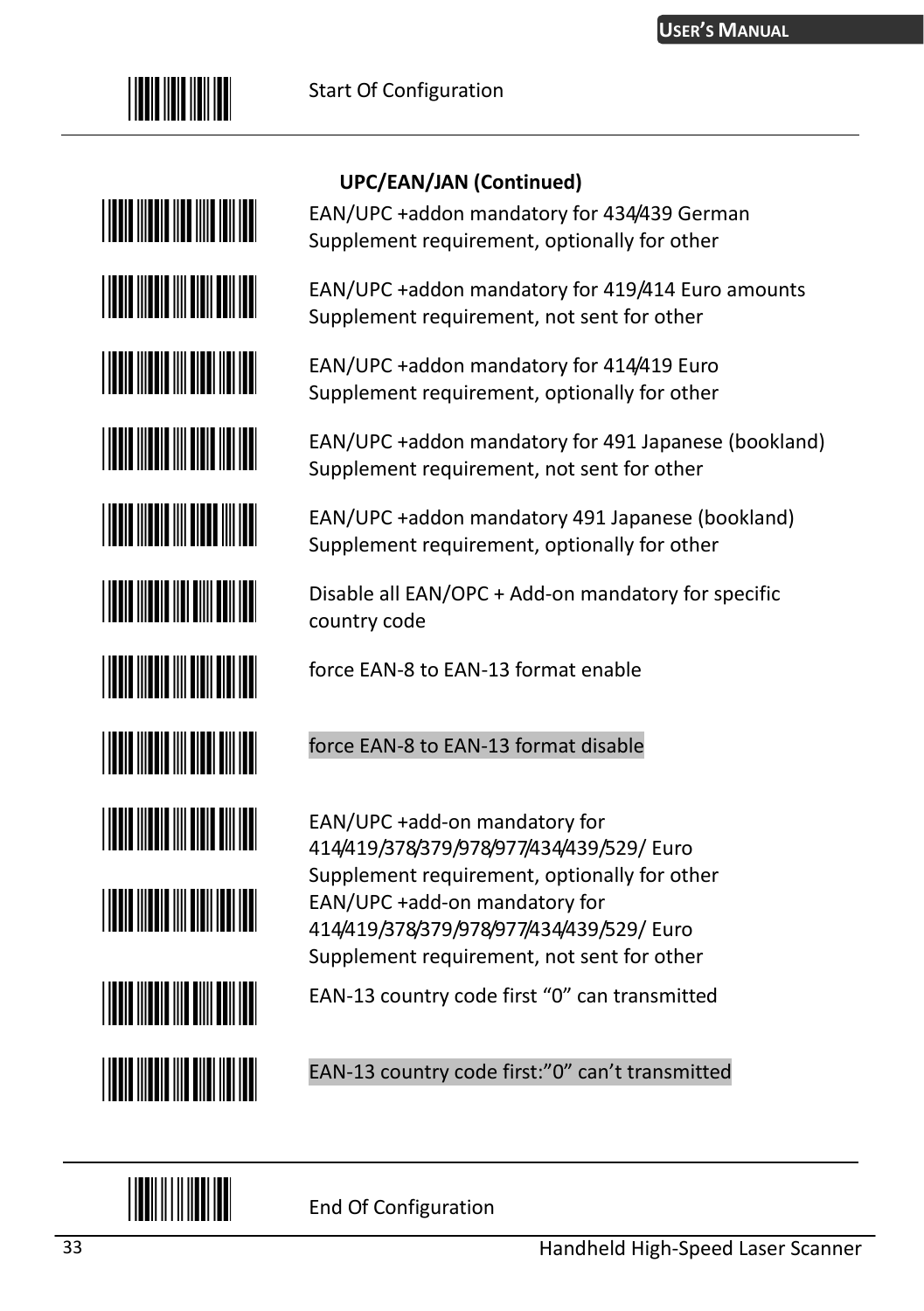

#### **Addendum Seek Timeout**

A higher timeout value setting offer more assurance that an addendum has been read correctly while a lower setting allows faster scanning performance.



Addendum seek timeout value=1

Addendum seek timeout value=2

Addendum seek timeout value=3

Addendum seek timeout value=4

Addendum seek timeout value=5

Addendum seek timeout value=6

Addendum seek timeout value=7

Addendum seek timeout value=8

Addendum seek timeout value=9

Addendum seek timeout value=10

2 digit addendum data redundant check=off

2 digit addendum data redundant check=1

2 digit addendum data redundant check=2

2 digit addendum data redundant check=3

5 digit addendum data redundant check=off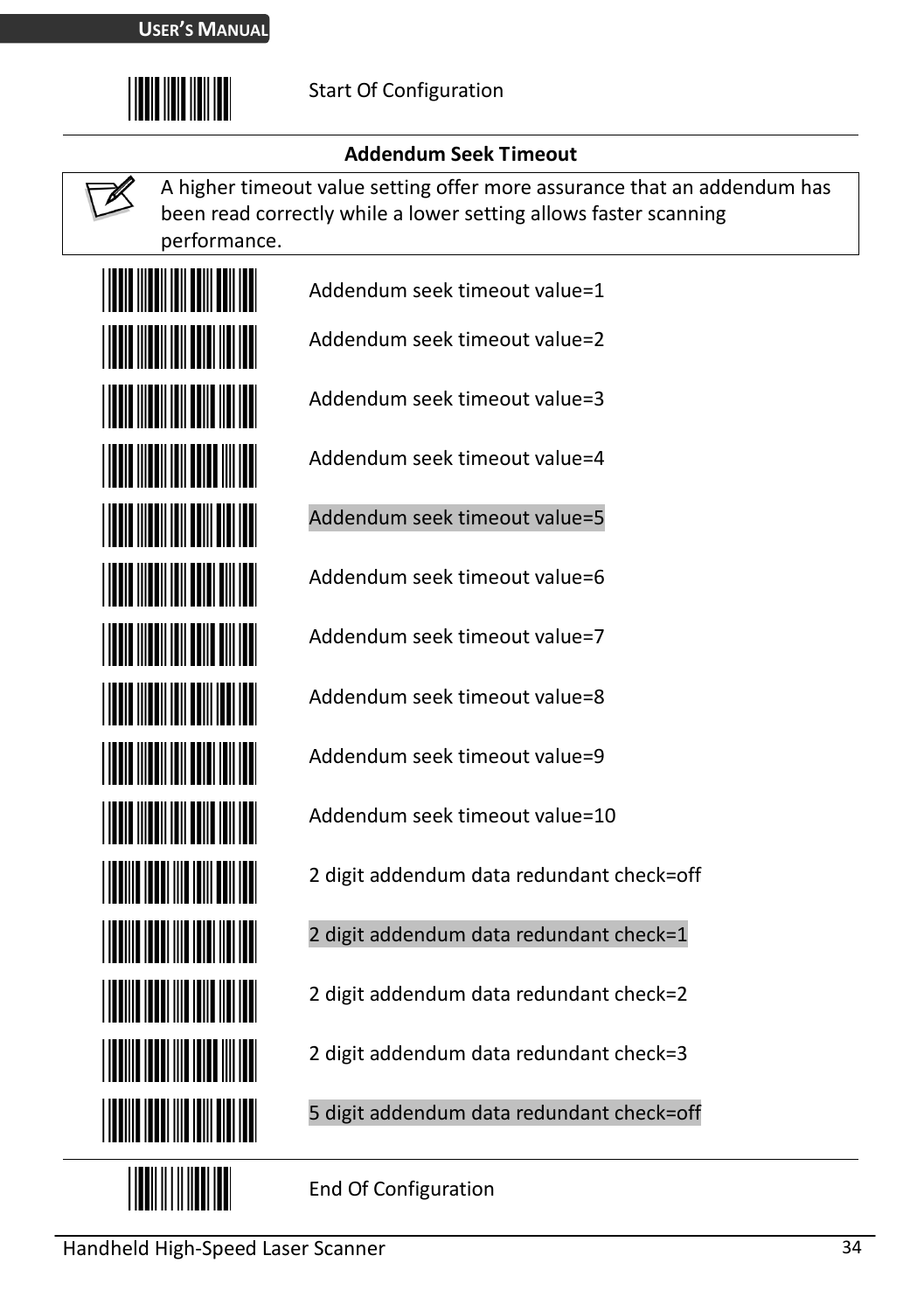



#### **Data Editing**



# **Addendum Seek Timeout (Continued)**

- 5 digit addendum data redundant check=1
	- 5 digit addendum data redundant check=2
- 5 digit addendum data redundant check=3

### **Identifier Code**

Disable identifier code

Enable identifier code table as factory standard

Enable identifier code table as AIM standard.

CODE 39 identifier code setting

ITF 2 of 5 identifier code setting

CHINESE POST CODE identifier code setting

UPC-E identifier code setting

UPC-A identifier code setting

EAN-13 identifier code setting

EAN-8 identifier code setting

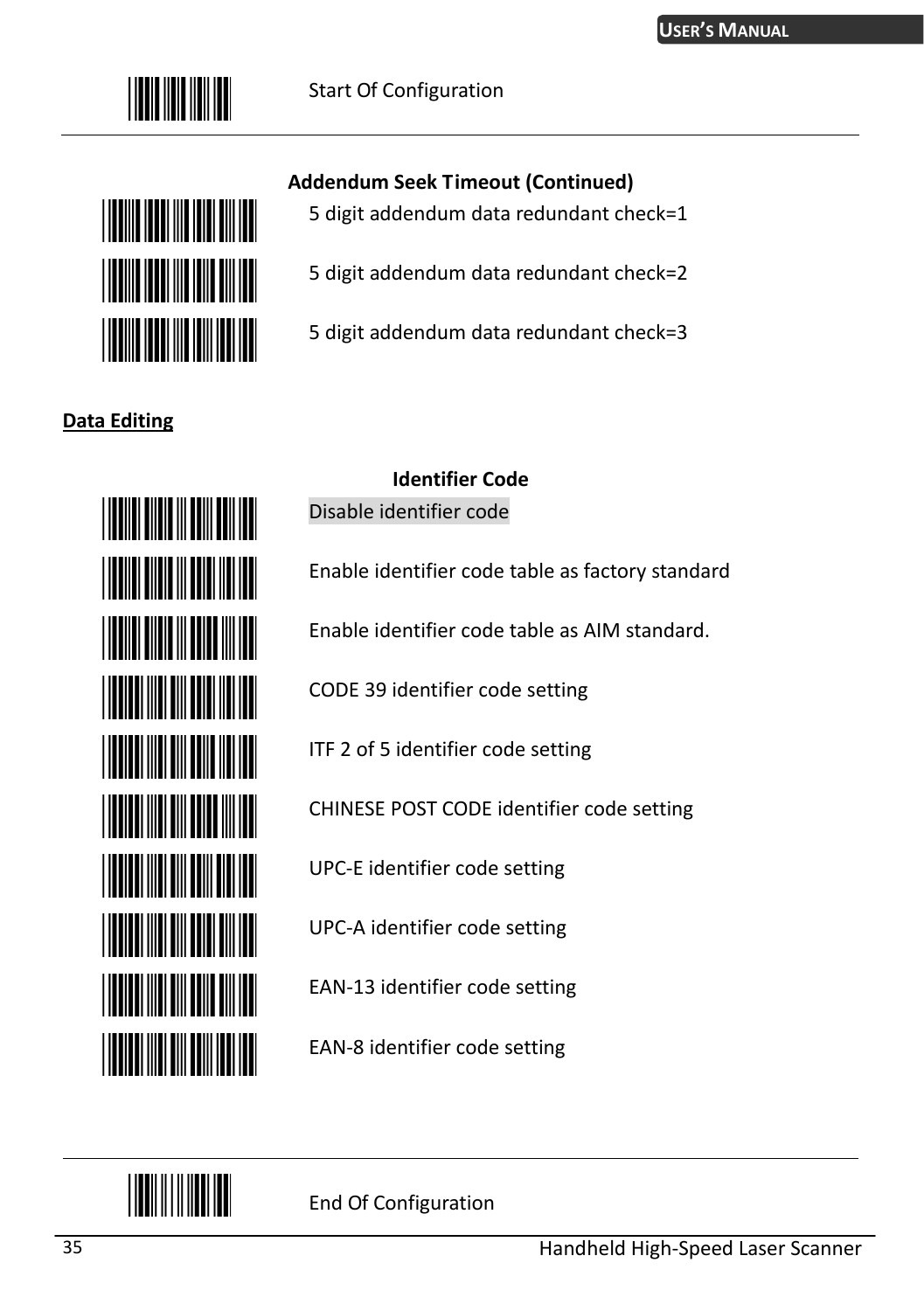



**Identifier Code (Continued)** 

CODABAR identifier code setting

CODE 128 identifier code setting

CODE 93 identifier code setting

MSI identifier code setting



Save setting to confirm (for length setting)



Add code length as header enable (2 Bytes)

Add code length as header disable (2 Bytes)



**Header And Trailer**  Header (Preamble)

Trailer (Postamble)

Truncate header character

Truncate trailer character

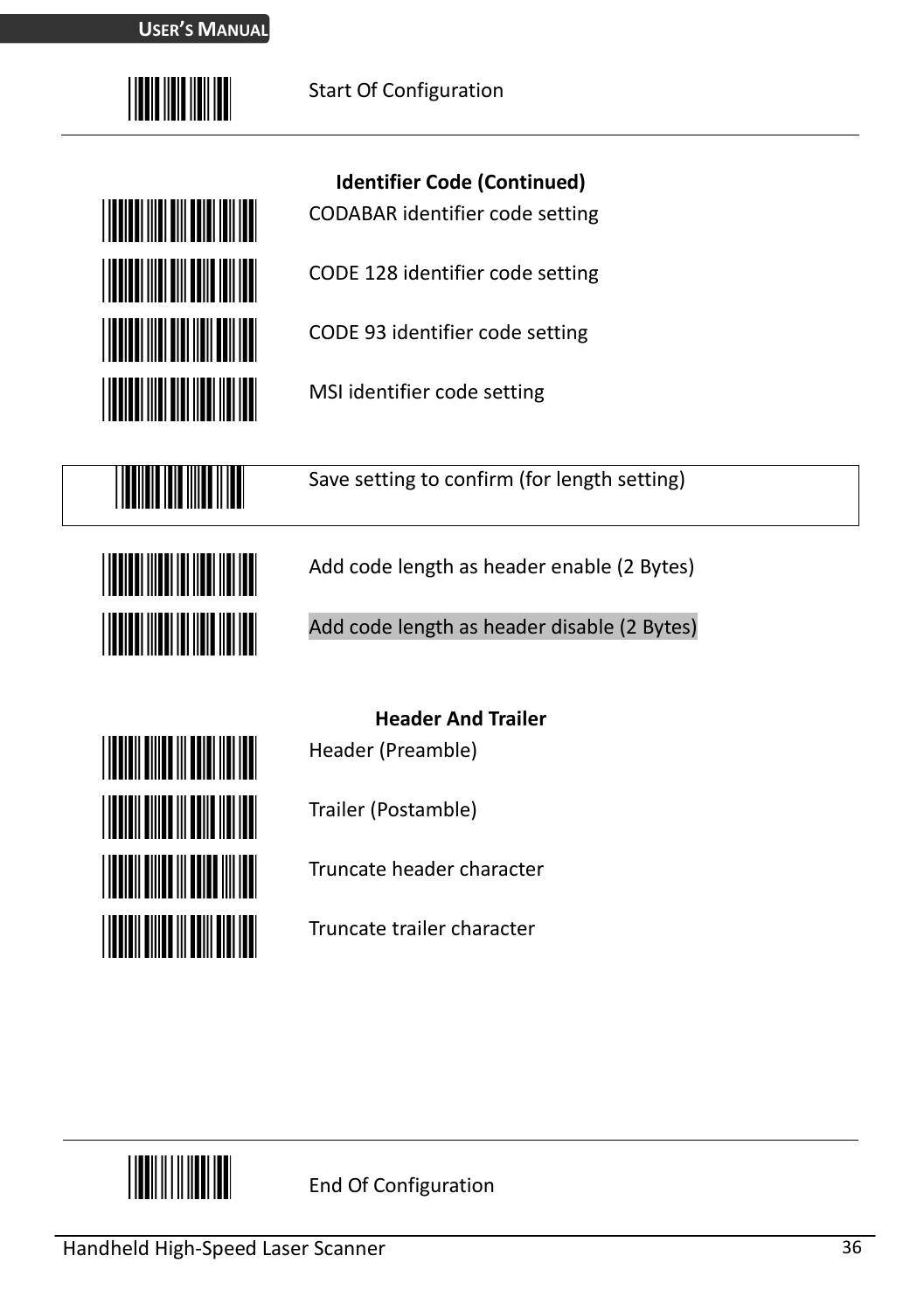

#### **Full ASCII Code 39 Table**

| Code 39                        | <b>ASCII</b>                                                    | Hexa-<br>code | Code 39                        | <b>ASCII</b>                                    | Hexa-<br>code |
|--------------------------------|-----------------------------------------------------------------|---------------|--------------------------------|-------------------------------------------------|---------------|
|                                | Full ASCII --- NUL                                              | 00            |                                | Full ASCII --- SI<br>Function key ----- "Shift" | 0F            |
|                                | Full ASCII --- SOH<br>Function key-----"Ins"                    | 01            |                                | Full ASCII --- DLE<br>Function key-----"5(num)" | 10            |
| <u>                       </u> | Full ASCII --- STX<br>Function key-----"Del"                    | 02            |                                | Full ASCII --- DC1<br>Function key-----"F1"     | 11            |
| <b>THE REAL PROPERTY</b>       | Full ASCII --- ETX<br>Function key-----"Home"                   | 03            |                                | Full ASCII --- DC2<br>Function key-----"F2"     | 12            |
| <u> Hilliam III (</u>          | Full ASCII --- EOT<br>Function key-----"End"                    | 04            |                                | Full ASCII --- DC3<br>Function key-----"F3"     | 13            |
| <b>WILLIAM</b>                 | Full ASCII --- ENQ<br>Function key-----"Up arrow"               | 05            | <u>                       </u> | Full ASCII --- DC4<br>Function key-----"F4"     | 14            |
| <u> Hillingin III </u>         | Full ASCII --- ACK<br>Function key-----"Down<br>arrow"          | 06            |                                | Full ASCII --- NAK<br>Function key-----"F5"     | 15            |
| <u>Hilli Hill</u>              | Full ASCII --- BEL<br>Function key-----"Left arrow"             | 07            |                                | Full ASCII --- SYN<br>Function key-----"F6"     | 16            |
| <u>HIIIIIIIII</u>              | Full ASCII ---BS<br>Function key-----"Backspace"                | 08            | WWW                            | Full ASCII --- ETB<br>Function key-----"F7"     | 17            |
| <u>Hill Hill</u>               | Full ASCII ---HT<br>Function key ----- "TAB"                    | 09            |                                | Full ASCII --- CAN<br>Function key-----"F8"     | 18            |
|                                | Full ASCII --- LF<br>Function key-----"Enter (alpha<br>numeric" | 0A            |                                | Full ASCII --- EN<br>Function key-----"F9"      | 19            |
| <u>HIIIIIIIIII</u>             | Full ASCII --- VT<br>Function key-----"right arrow"             | 0B            | <u> Hilli Hill</u>             | Full ASCII --- SUB<br>Function key ----- "F10"  | 1A            |
| <u> Hilli Hilli Hill</u>       | Full ASCII --- FF<br>Function key-----"PgUp"                    | 0C            | <u>                       </u> | Full ASCII --- ESC<br>Function key-----"F11"    | 1B            |
|                                | Full ASCII ---CR<br>Function key-----                           | 0D            | Ш                              | Full ASCII ---FS<br>Function key-----"F12"      | 1C            |
|                                | "Enetr(num.)"<br>Full ASCII --- SO<br>Function key-----"PgDn"   | 0E            |                                | Full ASCII --- GS<br>Function key-----"ESC"     | 1D            |

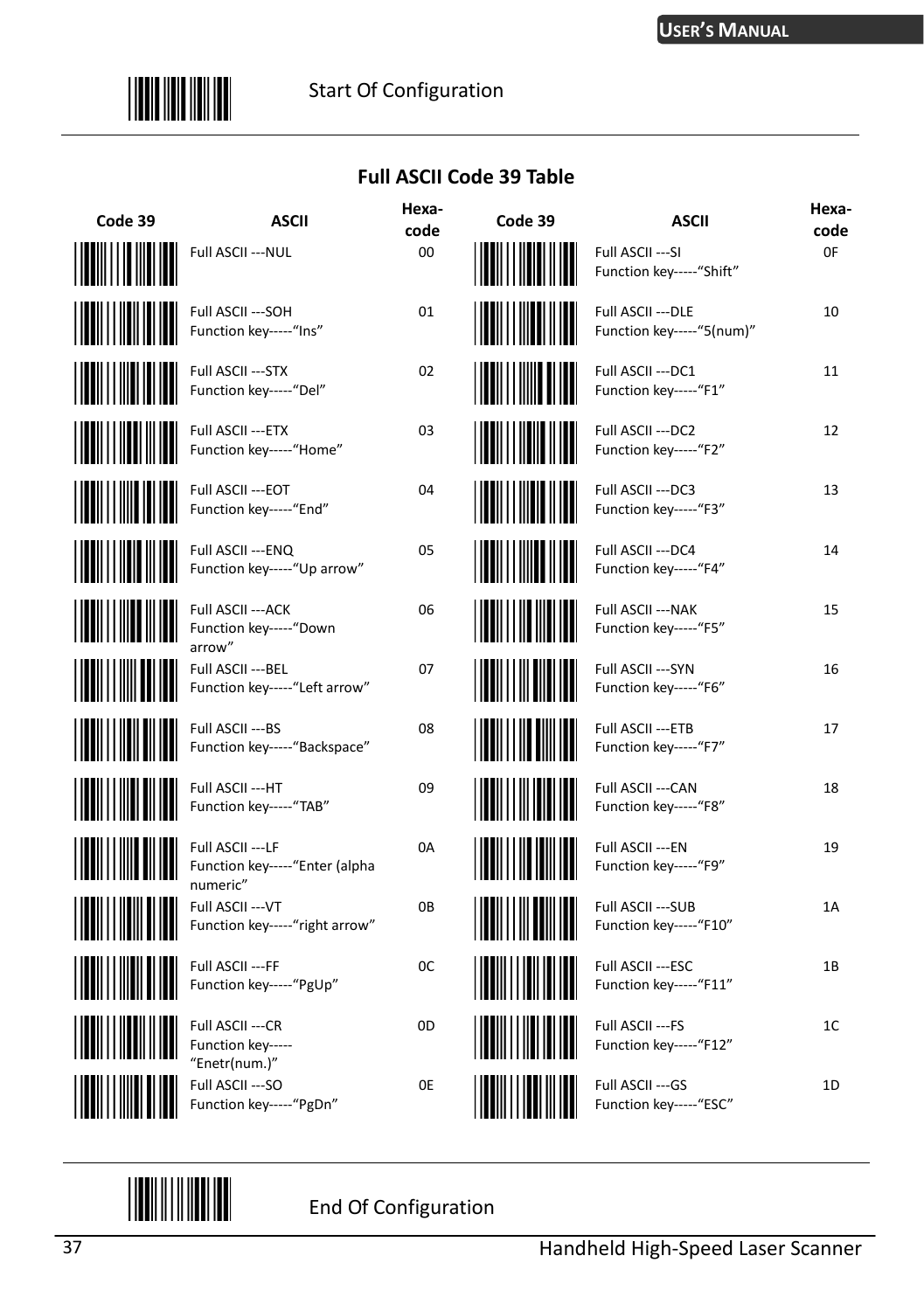

#### **Full ASCII Code 39 Table**

| Code 39                  | <b>ASCII</b>                                     | Hexa-<br>code | Code 39            | <b>ASCII</b>     | Hexa-<br>code |
|--------------------------|--------------------------------------------------|---------------|--------------------|------------------|---------------|
|                          | Full ASCII --- RS<br>Function key ----- "CTL(L)" | 1E            |                    | Full ASCII ----  | 2D            |
| <b>  </b>                | Full ASCII --- US<br>Function key ----- "ALT(L)" | 1F            | III IIII           | Full ASCII ---.  | 2E            |
| <b>INILIANI</b>          | Full ASCII --- SP                                | 20            |                    | Full ASCII --- / | 2F            |
| <u> Hill</u>             | Full ASCII ---!                                  | 21            |                    | Full ASCII --- 0 | 30            |
|                          | Full ASCII ---"                                  | 22            |                    | Full ASCII --- 1 | 31            |
|                          | Full ASCII ---#                                  | 23            |                    | Full ASCII --- 2 | 32            |
|                          | Full ASCII --- \$                                | 24            | <b>ill III III</b> | Full ASCII --- 3 | 33            |
| <u>                 </u> | Full ASCII ---%                                  | 25            |                    | Full ASCII --- 4 | 34            |
|                          | Full ASCII --- &                                 | 26            |                    | Full ASCII --- 5 | 35            |
|                          | Full ASCII ---'                                  | 27            |                    | Full ASCII --- 6 | 36            |
|                          | Full ASCII --- (                                 | 28            |                    | Full ASCII --- 7 | 37            |
|                          | Full ASCII --- )                                 | 29            | <b>HERE</b>        | Full ASCII --- 8 | 38            |
|                          | Full ASCII ---*                                  | 2A            |                    | Full ASCII --- 9 | 39            |
|                          | Full ASCII ---+                                  | 2B            |                    | Full ASCII ---:  | 3A            |
|                          | Full ASCII ---,                                  | 2C            |                    | Full ASCII ---;  | 3B            |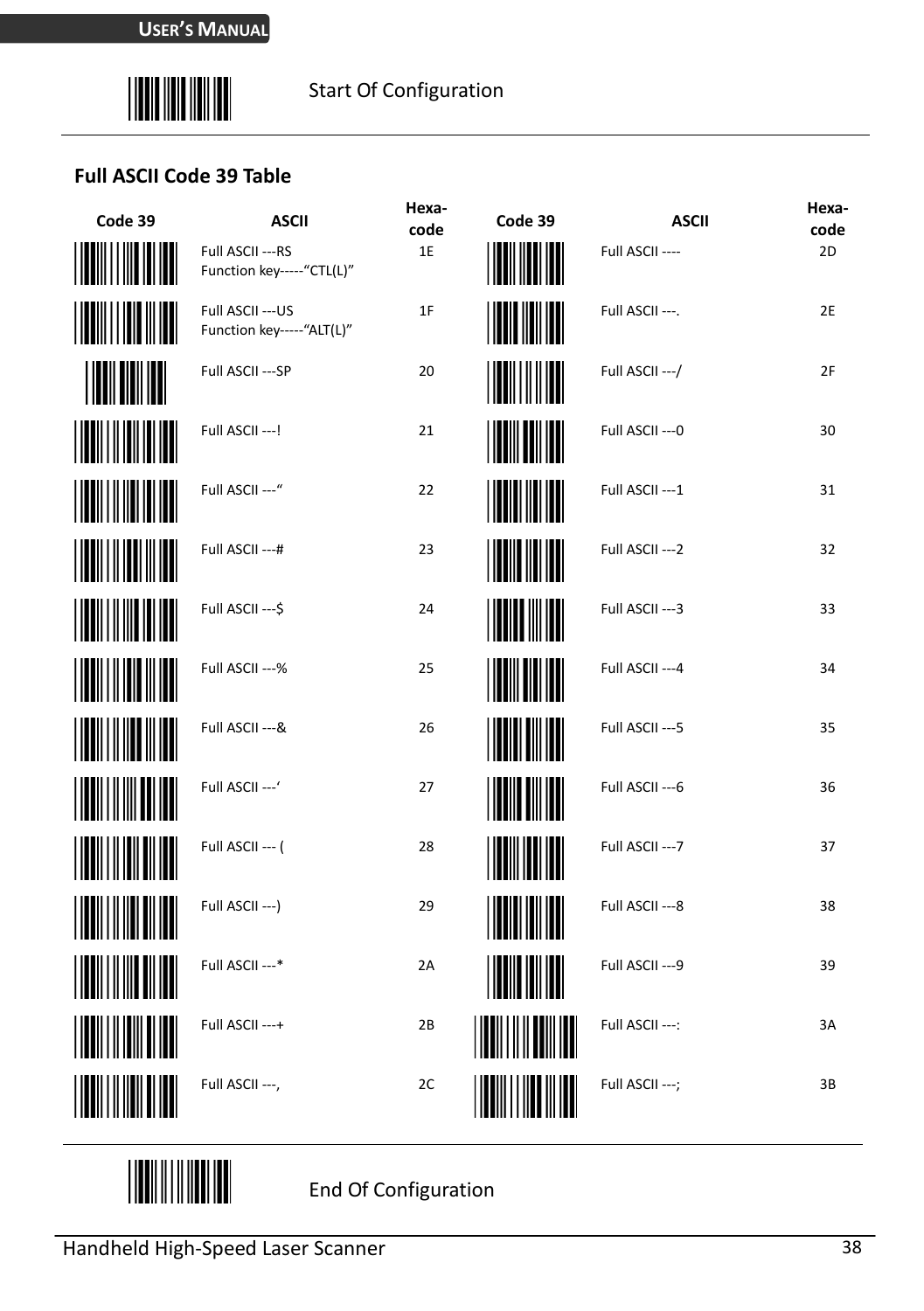

#### **Full ASCII Code 39 Table**

| Code 39               | <b>ASCII</b>     | Hexa-<br>code | Code 39               | <b>ASCII</b>     | Hexa-<br>code |
|-----------------------|------------------|---------------|-----------------------|------------------|---------------|
|                       | Full ASCII ---<  | 3C            |                       | Full ASCII --- K | 4B            |
| $\  \ \  \ \ $        | Full ASCII ---=  | 3D            | ( <b>         </b>    | Full ASCII --- L | 4C            |
|                       | Full ASCII --->  | 3E            | <b>              </b> | Full ASCII --- M | 4D            |
| <b>III</b> IIII IIII  | Full ASCII ---?  | 3F            | <b>              </b> | Full ASCII --- N | 4E            |
|                       | Full ASCII ---@  | 40            |                       | Full ASCII --- O | 4F            |
|                       | Full ASCII --- A | 41            | <b>WITH IT</b>        | Full ASCII --- P | 50            |
|                       | Full ASCII --- B | 42            | <b>THE REAL</b>       | Full ASCII --- Q | 51            |
|                       | Full ASCII --- C | 43            |                       | Full ASCII --- R | 52            |
| <b>THE TELEVISION</b> | Full ASCII --- D | 44            |                       | Full ASCII --- S | 53            |
| <b>THE REAL</b>       | Full ASCII --- E | 45            |                       | Full ASCII --- T | 54            |
| <b>HUILLE</b>         | Full ASCII --- F | 46            | <b>THE REAL</b>       | Full ASCII --- U | 55            |
|                       | Full ASCII --- G | 47            |                       | Full ASCII --- V | 56            |
| <b>THE REAL</b>       | Full ASCII --- H | 48            | <b>THE EXPERIENCE</b> | Full ASCII --- W | 57            |
|                       | Full ASCII --- I | 49            |                       | Full ASCII --- X | 58            |
| <b>IIIIIIIIIIIII</b>  | Full ASCII --- J | 4A            |                       | Full ASCII --- Y | 59            |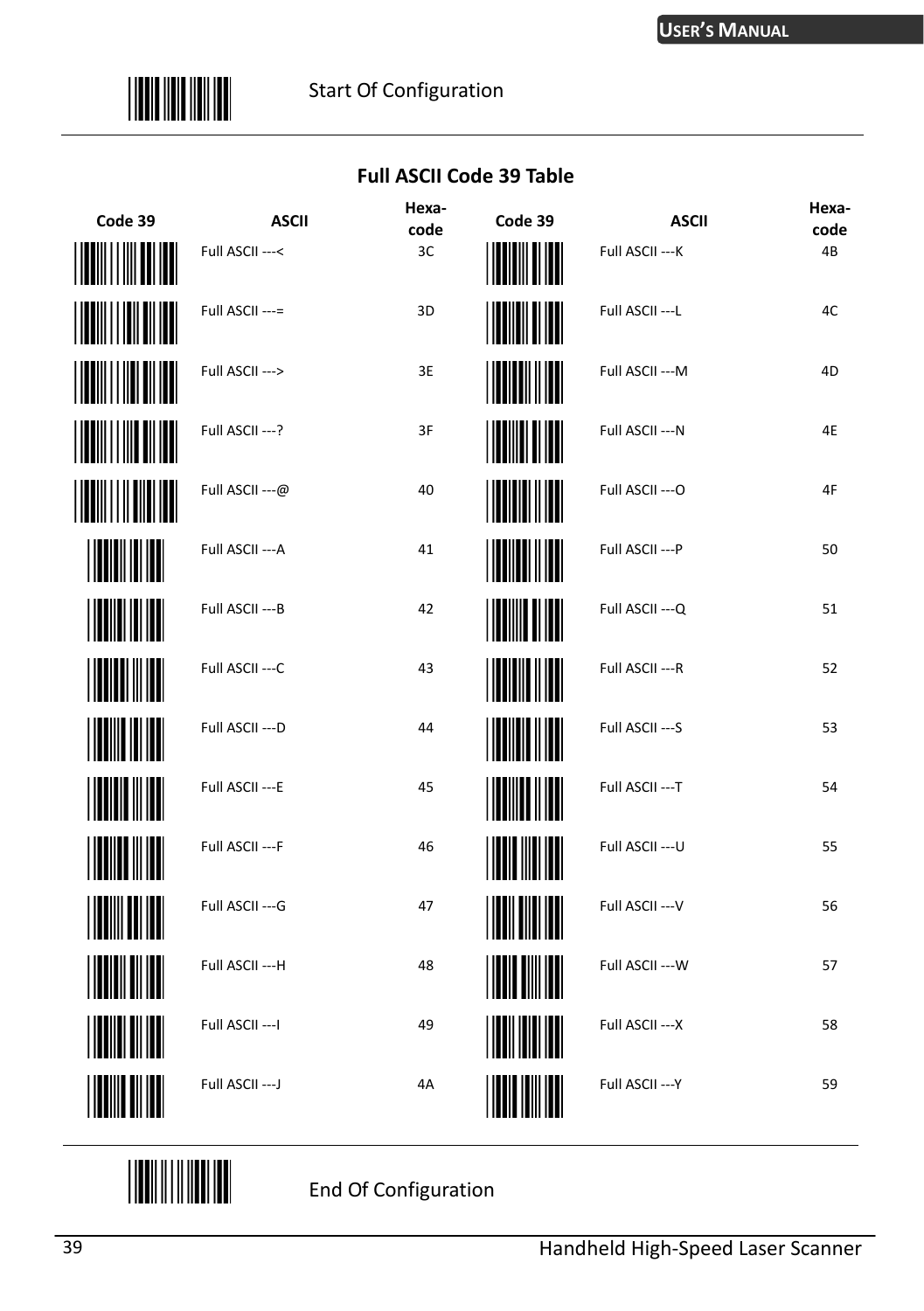

#### **Full ASCII Code 39 Table**

| Code 39   | <b>ASCII</b>     | Hexa-<br>code  | Code 39                | <b>ASCII</b>     | Hexa-<br>code |
|-----------|------------------|----------------|------------------------|------------------|---------------|
|           | Full ASCII --- Z | 5A             |                        | Full ASCII --- i | 69            |
|           | Full ASCII --- [ | 5B             |                        | Full ASCII --- j | 6A            |
|           | Full ASCII --- \ | 5C             |                        | Full ASCII --- k | 6B            |
|           | Full ASCII --- ] | 5 <sub>D</sub> |                        | Full ASCII --- I | 6C            |
|           | Full ASCII --- ^ | 5E             | <u>               </u> | Full ASCII --- m | 6D            |
|           | Full ASCII ---   | 5F             |                        | Full ASCII --- n | 6E            |
| <b>  </b> | Full ASCII --- ` | 60             | <u> Hillilli</u>       | Full ASCII --- o | 6F            |
|           | Full ASCII --- a | 61             |                        | Full ASCII --- p | 70            |
|           | Full ASCII --- b | 62             | <br>                   | Full ASCII --- q | 71            |
|           | Full ASCII --- c | 63             | <u> Harristan Sa</u>   | Full ASCII --- r | 72            |
|           | Full ASCII --- d | 64             |                        | Full ASCII --- s | 73            |
|           | Full ASCII --- e | 65             | <u>HIII HIII HII</u>   | Full ASCII --- t | 74            |
|           | Full ASCII --- f | 66             |                        | Full ASCII --- u | 75            |
|           | Full ASCII --- g | 67             |                        | Full ASCII --- v | 76            |
|           | Full ASCII --- h | 68             |                        | Full ASCII --- w | 77            |